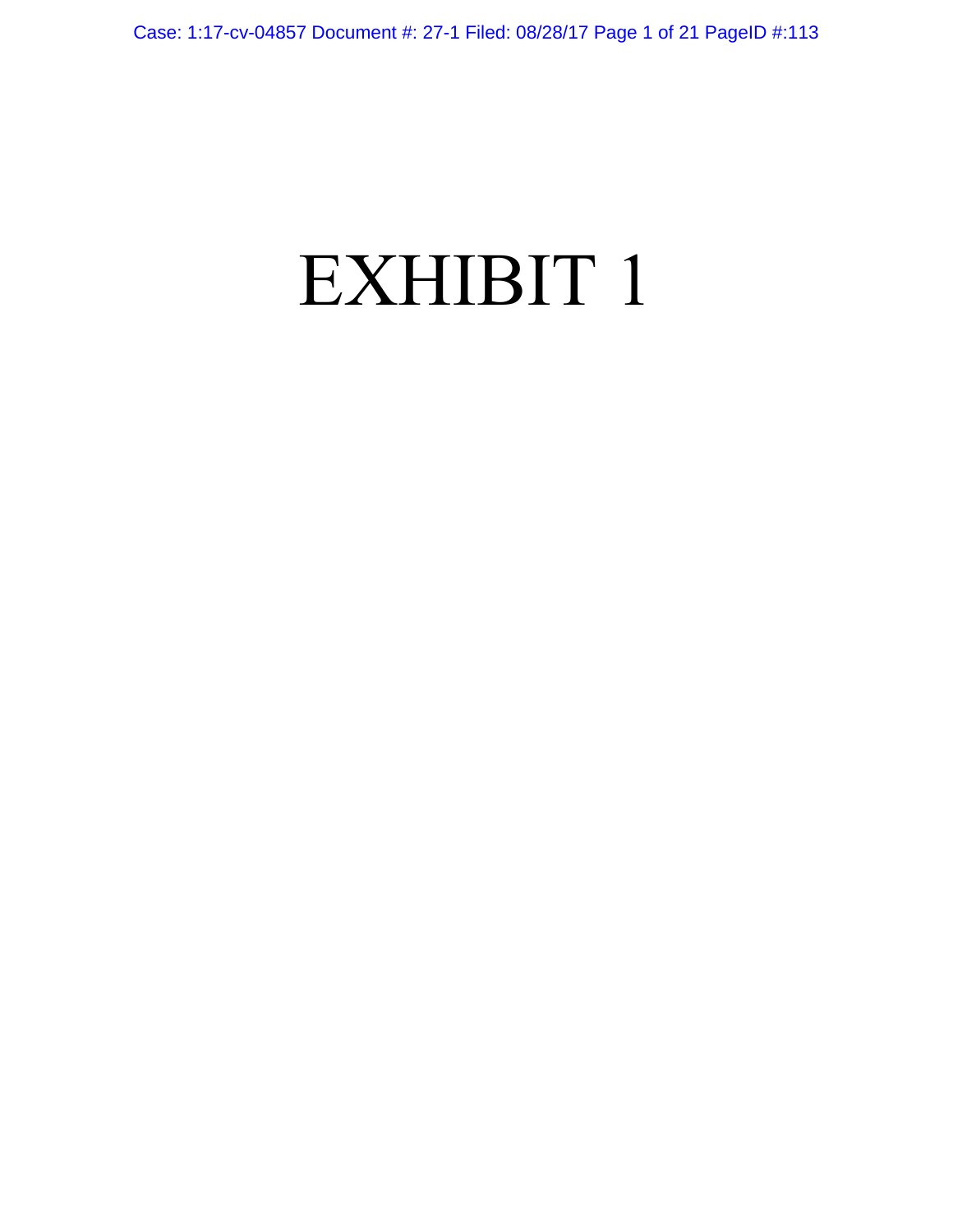# Case: 1:17-cv-04857 Document #: 27-1 Filed: 08/28/17 Page 2 of 21 PageID #:114



# **FRANCHISE DISCLOSURE DOCUMENT**

McDonald's USA, LLC a Delaware limited liability company One McDonald's Plaza Oak Brook, Illinois 60523 (630) 623-3000 www.mcdonalds.com

The franchisee will own and operate a quick service restaurant offering a limited menu of value-priced foods using the McDonald's System.

The total investment necessary to begin operation of a traditional McDonald's franchise ranges from \$1,031,350 to \$2,182,050 (see Item 7 for small town oil, small town retail, and Satellite locations). This includes an initial franchise fee of \$45,000.00 (see Item 5 for small town oil, small town retail, and Satellite locations) that must be paid to the franchisor.

This disclosure document summarizes certain provisions of your franchise agreement and other information in plain English. Read this disclosure document and all accompanying agreements carefully. You must receive this disclosure document at least 14 calendar-days before you sign a binding agreement with, or make any payment to, the franchisor or an affiliate in connection with the proposed franchise sale. **Note, however, that no governmental agency has verified the information contained in this document**.

You may wish to receive your disclosure document in another format that is more convenient for you. To discuss the availability of disclosures in different formats, contact the Franchise Practice Group at 2915 Jorie Boulevard, Oak Brook, IL 60523 and (630) 623-6934.

The terms of your contract will govern your franchise relationship. Don't rely on the disclosure document alone to understand your contract. Read all of your contract carefully. Show your contract and this disclosure document to an advisor, like a lawyer or an accountant.

Buying a franchise is a complex investment. The information in this disclosure document can help you make up your mind. More information on franchising, such as "A Consumer's Guide to Buying a Franchise," which can help you understand how to use this disclosure document, is available from the Federal Trade Commission. You can contact the FTC at 1-877-FTC-HELP or by writing to the FTC at 600 Pennsylvania Avenue, NW, Washington, D.C. 20580. You can also visit the FTC's home page at www.ftc.gov for additional information. Call your state agency or visit your public library for other sources of information on franchising.

There may also be laws on franchising in your state. Ask your state agencies about them.

Issuance Date: May 1, 2013, as amended October 25, 2013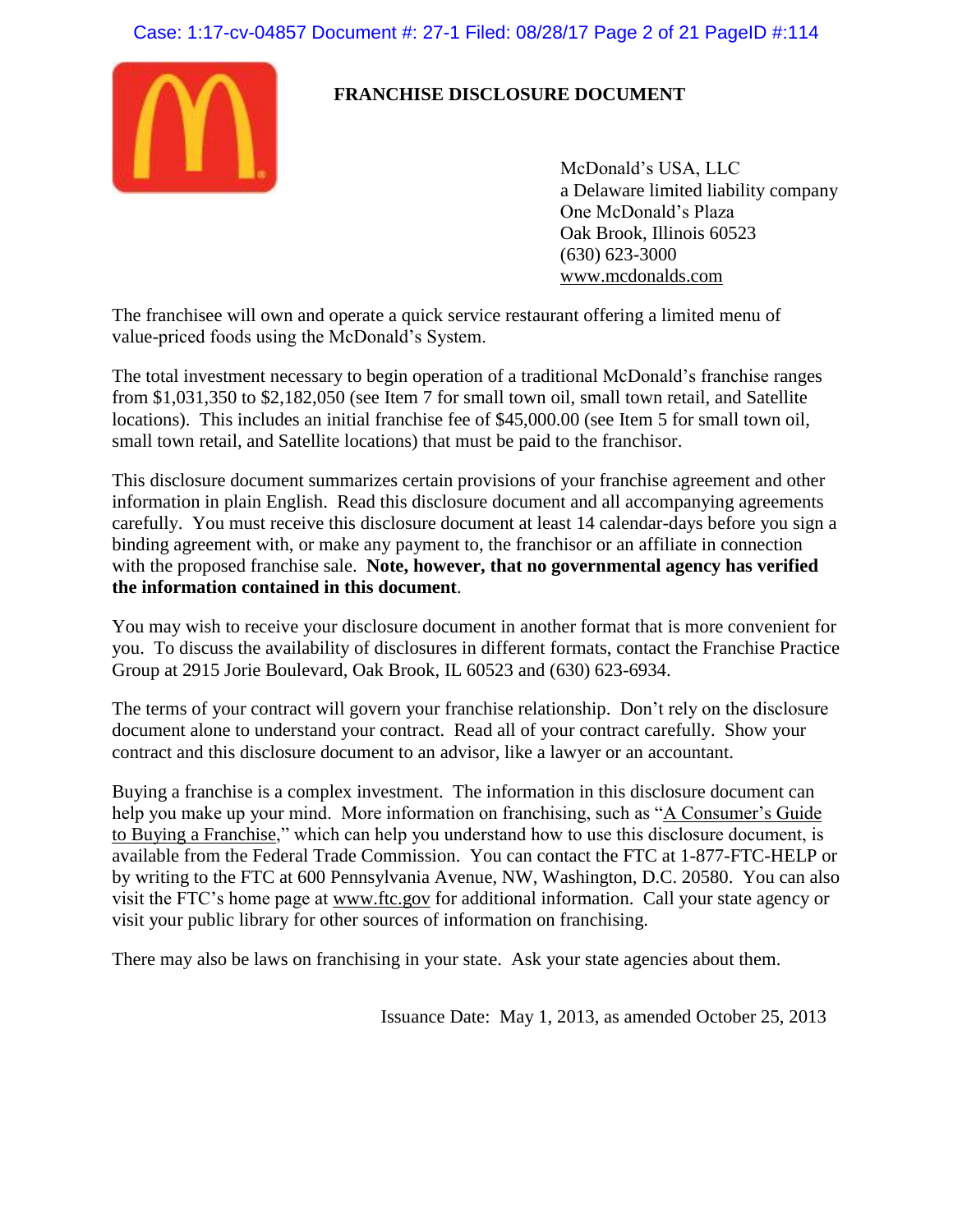# **Table Of Contents**

| <b>Item</b> | Page No. |
|-------------|----------|
| 1.          |          |
| 2.          |          |
| 3.          |          |
| 4.          |          |
| 5.          |          |
| 6.          |          |
| 7.          |          |
| 8.          |          |
| 9.          |          |
| 10.         |          |
| 11.         |          |
| 12.         |          |
| 13.         |          |
| 14.         |          |
| 15.         |          |
| 16.         |          |
| 17.         |          |
| 18.         |          |
| 19.         |          |
| 20.         |          |
| 21.         |          |
| 22.         | 49       |
| 23.         | 50       |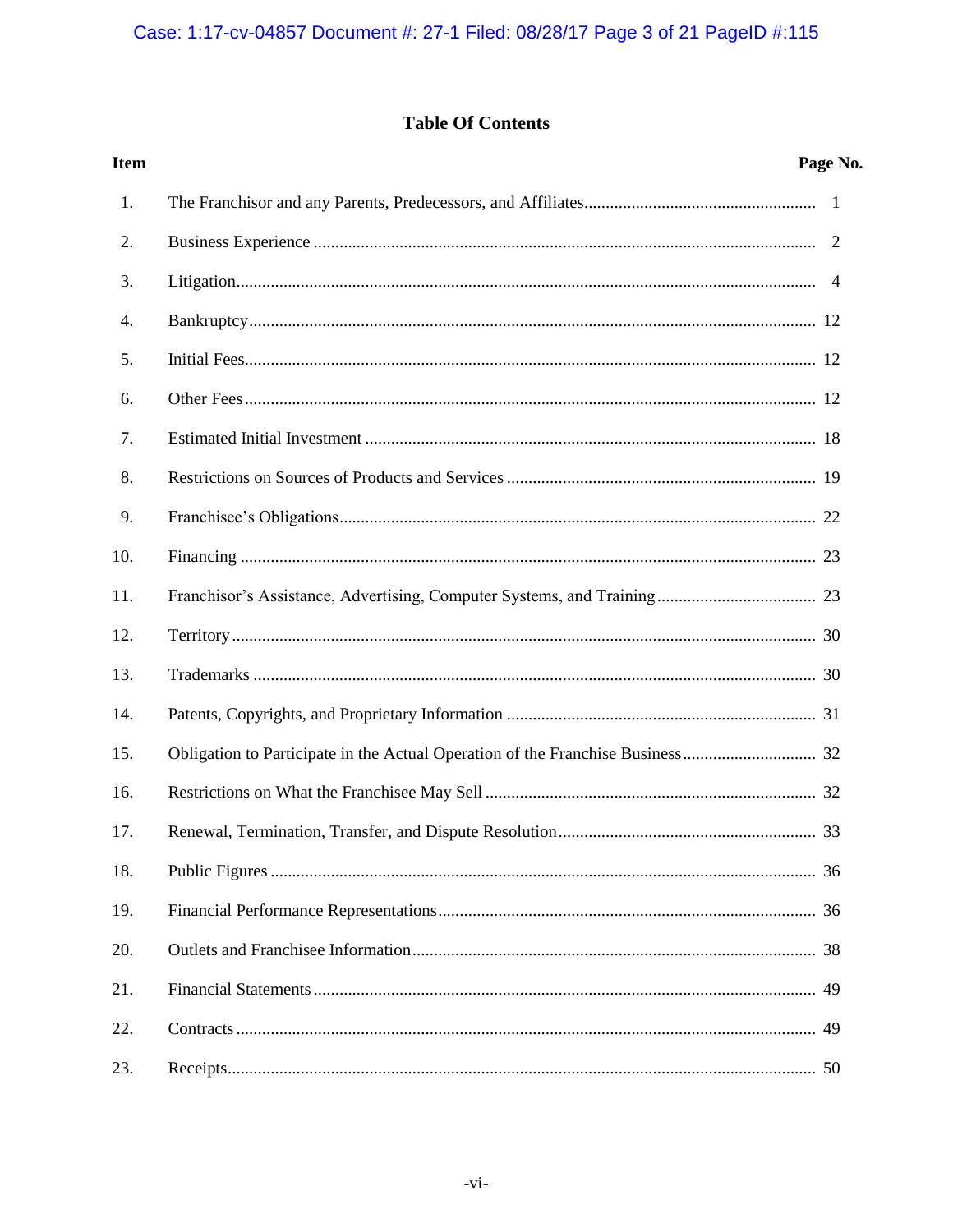# **Table of Contents (Continued)**

## **Exhibits**

- A. Financial Statements
- B. Franchise Agreement (Traditional)
- C. Franchise Agreement (Satellite)
- D. Franchise Agreement (Walmart)
- E. New Restaurant Rider
- F. BFL Rider
- G. Operator's Lease
- H. Assignment to an Entity
- I. Assignment Agreement
- J. Preliminary Agreement
- K. Restaurant Evaluation Release Letter
- L. McDonald's Rewrite (New Term) Policy
- M. Rewrite (New Term) Offer Letter
- N. Loan and Related Documents
- O. List of Agents for Service of Process
- P. State Administrators
- Q. McDonald's Affiliates<br>R. List of Franchised Rest
- **List of Franchised Restaurants**
- S. List of franchisees who had an outlet terminated, canceled, not renewed, or otherwise voluntarily or involuntarily ceased to do business
- T. State Specific Addenda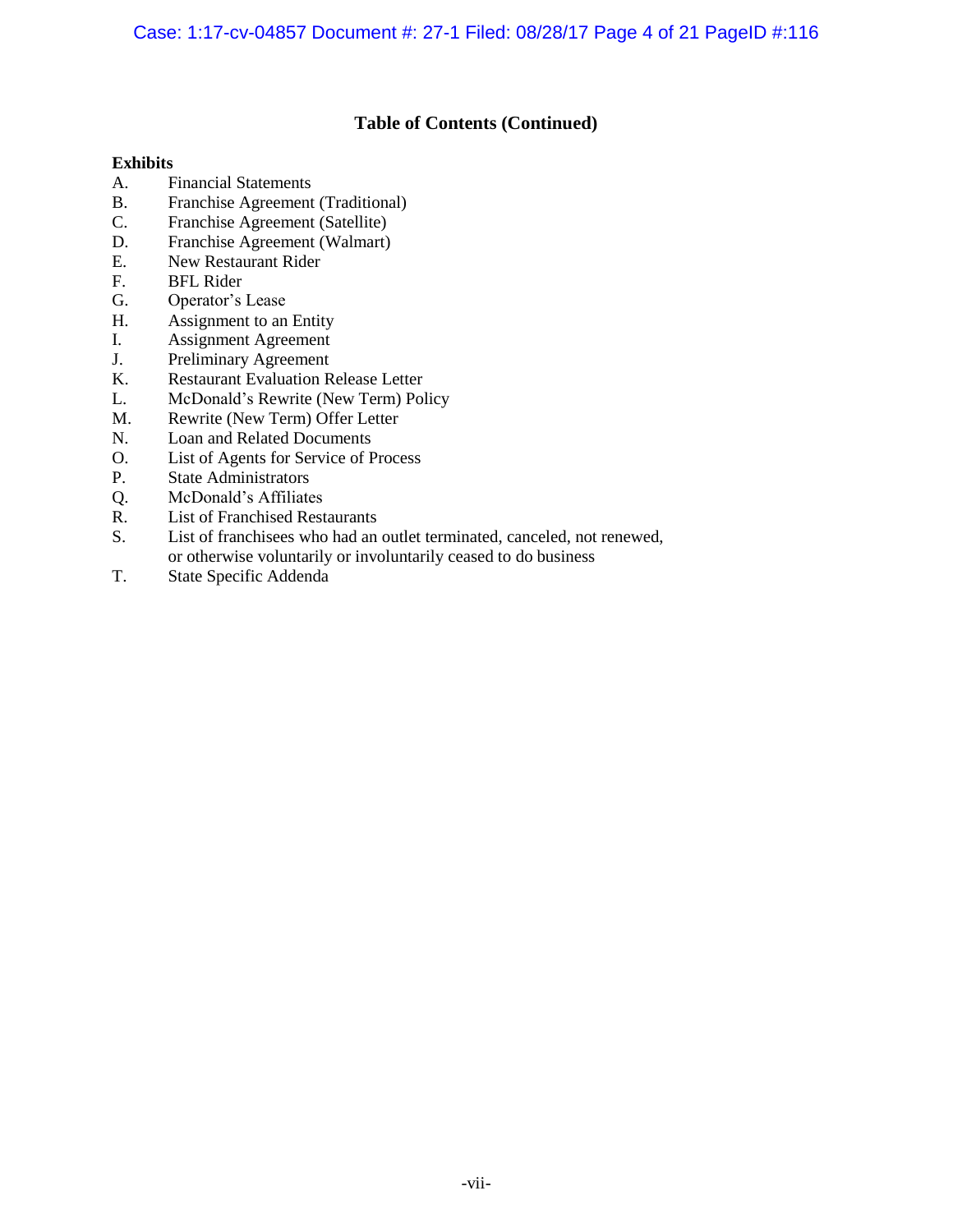# Case: 1:17-cv-04857 Document #: 27-1 Filed: 08/28/17 Page 5 of 21 PageID #:117

# **Item 1 The Franchisor and any Parents, Predecessors, and Affiliates**

The Franchisor is McDonald's USA, LLC, which will be referred to in this disclosure document as "McDonald's", "we", "us" or "our". A person who buys a franchise from McDonald's will be referred to in this disclosure document as "you".

We are a Delaware limited liability company. Our principal place of business is One McDonald's Plaza, Oak Brook, Illinois, 60523. We currently do business under the name of McDonald's USA, LLC. Our agents for service of process are disclosed in Exhibit O. We are a wholly-owned subsidiary of our parent and predecessor, McDonald's Corporation, a Delaware corporation. Our predecessor's principal place of business is One McDonald's Plaza, Oak Brook, Illinois, 60523. Our predecessor currently does not offer franchises. Neither we nor our predecessor have ever offered franchises in any other line of business.

We have domestic affiliates and international affiliates. Some of our international affiliates offer McDonald's franchises outside of the United States. None of them have offered franchises in any other line of business. These international affiliates are disclosed in Exhibit Q.

We develop, operate, franchise, and service a system of restaurants that prepare, assemble, package, and sell a limited menu of value-priced foods under the McDonald's System in the U.S. The "McDonald's System" is a concept of restaurant operations that includes, among other things, certain rights in trademarks, manuals, and other confidential business information; operational, real estate, and marketing information; and the expertise and continuing information that we provide. All McDonald's restaurant businesses in the U.S. are operated under franchise agreements and are owned by franchisees who are independent third parties, by affiliates operating as joint partnerships, or by our wholly-owned subsidiaries ("McOpCo companies"). Currently, about 89% of all U.S. restaurants are franchised to independent franchisees or affiliates operating as joint partnerships, and about 11% are franchised to McOpCo companies.

McDonald's restaurants offer the public a high standard of quality and uniformity in food, service, and decor. McDonald's restaurants are located in freestanding buildings, storefronts, food courts, and other locations that are appropriate to McDonald's image. A grant of a McDonald's franchise authorizes you to operate a McDonald's restaurant business at a specific location and to use the McDonald's System in the operation of that restaurant business for a specific period of time, usually 20 years. We also grant franchises for McDonald's restaurant businesses located in retail stores such as Walmart. We call these satellite ("Satellite") locations. McDonald's restaurants located in strip centers, airports, universities, shopping malls, hospitals, and other diverse locations may also be Satellites. Satellites may serve a scaled-down menu of a traditional McDonald's restaurant and, in some cases, will also serve non-McDonald's trademarked products. The term of the franchise for a Satellite depends on its location.

Some McDonald's restaurants that are located in fuel station/convenience store facilities are called small town oil ("STO") locations. STOs are full-menu restaurants that share building space with a convenience store and have a fuel station located outside of the building. At each STO, the fuel station/convenience store typically will be associated with a national or regional branded chain. Some McDonald's restaurants that anchor a small retail center in rural communities are called small town retail ("STR") locations. STOs and STRs are not Satellites. The term of the franchise for STOs and STRs is usually 10 years.

In certain limited cases, we may also grant franchises with leases that include the business facilities. We call these Business Facilities Lease ("BFL") franchises. A BFL is a special arrangement that we may offer when certain economic and other factors exist. The term of a BFL is usually 3 years. Under a BFL, you may have a conditional option to purchase certain restaurant assets after the first year and extend the franchise for up to 20 years after the beginning of the term. In this disclosure document, the word "restaurant" refers to each McDonald's restaurant business location generally, regardless of whether it is franchised as a traditional restaurant, Satellite, STO, STR, or BFL (unless otherwise provided).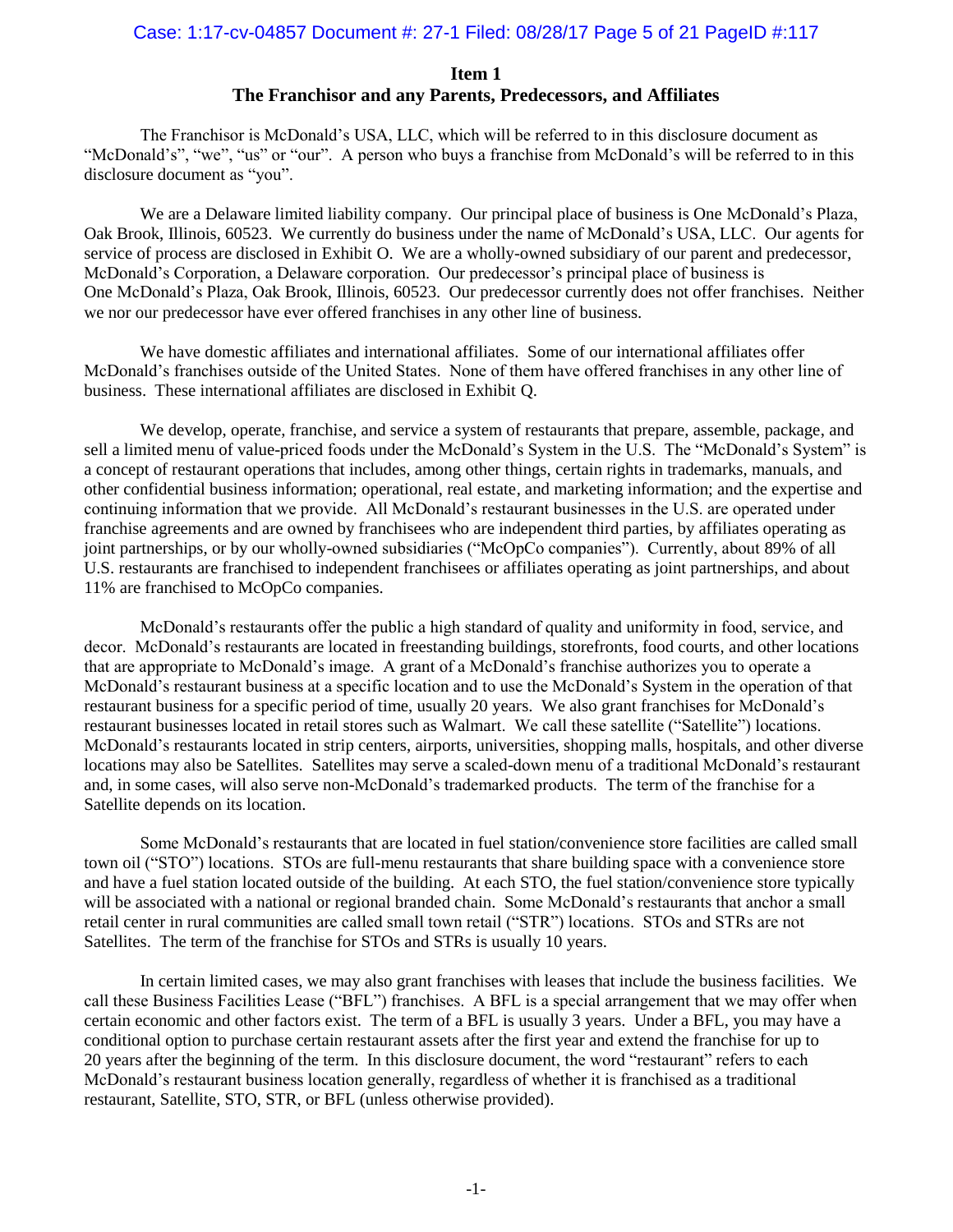# Case: 1:17-cv-04857 Document #: 27-1 Filed: 08/28/17 Page 6 of 21 PageID #:118

All franchisees who operate a restaurant, whether a traditional, Satellite, STO, STR, or BFL location, will sign the applicable form of our standard franchise agreement attached as Exhibits B, C, and D (collectively "Franchise Agreement").

In 1955, our predecessor, McDonald's Corporation, began granting franchises to individuals for the operation of McDonald's restaurants. In 1960, our predecessor began forming and granting franchises to McOpCo companies for the operation of McDonald's restaurants. In 2004, our predecessor formed us as a subsidiary and in 2005, as part of a global company alignment, transferred to us a majority of the assets used in its U.S. business, including its interests in the McOpCo companies and the franchises for McDonald's restaurants in the U.S. In 2007, restaurants in Puerto Rico and the Virgin Islands operated by McOpCo companies were sold to, and a master franchise to offer and sell franchises in Puerto Rico and the Virgin Islands was granted to, LatAm, LLC, a Delaware limited liability company, which is not an affiliate of McDonald's.

In May 2010, our predecessor acquired the portion of the business and assets of Verety Software International LLC (VSI) and related entities that serve the McDonald's System in the U.S. and other countries. Prior to the acquisition, VSI was the vendor of our proprietary point of sale ("POS") platform known as NewPOS (the current version is NP6). Our predecessor formed a subsidiary, Restaurant Application Development International LLC (RDI), a Delaware limited liability company, to acquire the portion of the business and assets of VSI that served the McDonald's System. RDI's principal place of business is 1420 Kensington Road, Suite 106, Oak Brook, IL 60523.

As a franchisee, you should not have any expectation that the economic and demographic factors that exist at your McDonald's restaurant location will remain constant. In addition, other McDonald's restaurants (including those that we develop in the future) may have an effect on the sales of your McDonald's restaurant, since customers typically patronize various McDonald's restaurants depending on their travel patterns and other factors. You also will be competing with other restaurants, food service businesses and convenience stores that offer the same types of products that you do. These restaurants, food service businesses and convenience stores may be associated with national or regional chains (whether or not franchised) or may be local, single restaurant locations. You will compete with other restaurants, food service businesses and convenience stores that feature products different from those in a McDonald's restaurant. In certain STOs, the fuel station/convenience store operators will have the right to sell fountain drinks and hot beverages in the convenience store located within the same building as the McDonald's restaurant. Your products and services will be offered primarily to individual consumers for on-site or off-site consumption. The market for the products you will offer is developed in some areas and still developing in other areas, depending on the number of restaurants of this type operating in each particular area.

You will be required to comply with all local, state, and federal laws, including health and sanitation laws and menu-labeling requirements, that apply to restaurant operations. There are other laws that apply generally to all businesses, including, but not limited to, the Americans with Disabilities Act, and we encourage you to make further inquiries about these laws.

# **Item 2 Business Experience**

All of the officers and directors listed below became employees of McDonald's on January 1, 2005. However, all have long histories with our predecessor and the date they joined our predecessor is listed below.

Title Start Date Start Date Name Start Date Director Peter J. Bensen June 30, 1996 Director Gloria Santona November 14, 1977 Director and President The Stratton Jeff Stratton Decober 1, 1973 U.S. Executive Vice President – Chief Operations and Support Officer

James L. Johannesen June 4, 1979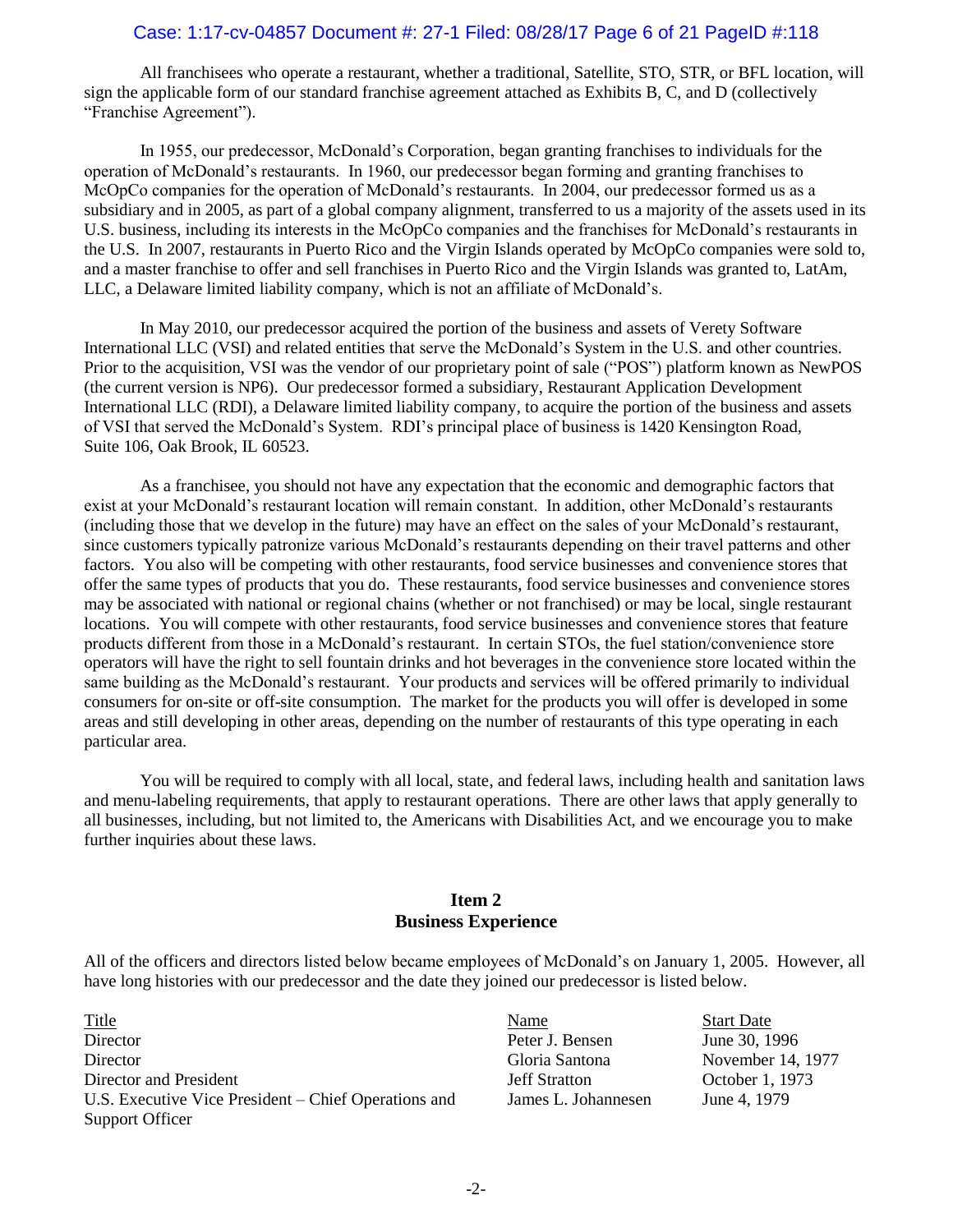Case: 1:17-cv-04857 Document #: 27-1 Filed: 08/28/17 Page 7 of 21 PageID #:119

# **EXHIBIT B**

### **FRANCHISE AGREEMENT (TRADITIONAL)**

| [CITY, STATE] |  |
|---------------|--|
| [Address]     |  |
| $L/C$ :       |  |
| File $#$ :    |  |

#### **FRANCHISE AGREEMENT**

**THIS FRANCHISE AGREEMENT** ("Franchise") made this day of , for the operation of a McDonald's restaurant located at \_\_\_\_\_\_\_\_\_\_\_\_\_\_\_\_\_\_\_\_\_\_\_\_\_\_\_\_\_\_\_\_\_\_\_\_\_\_\_\_\_\_\_\_\_\_\_\_\_\_ (the "Restaurant") by and between:

#### **McDONALD'S USA, LLC,**

a Delaware limited liability company,

("McDonald's")

and

\_\_\_\_\_\_\_\_\_\_\_\_\_\_\_\_\_\_\_\_\_\_\_\_\_\_\_\_\_\_

\_\_\_\_\_\_\_\_\_\_\_\_\_\_\_\_\_\_\_\_\_\_\_\_\_\_\_\_\_\_

(collectively "Franchisee")

for the purpose of granting the Franchisee the rights necessary to operate the Restaurant.

In consideration of the mutual rights and obligations contained herein McDonald's and Franchisee agree as follows:

#### 1. *Nature and Scope of Franchise*.

(a) McDonald's operates a restaurant system ("McDonald's System"). The McDonald's System is a comprehensive system for the ongoing development, operation, and maintenance of McDonald's restaurant locations which have been selected and developed for the retailing of a limited menu of uniform and quality food products, emphasizing prompt and courteous service in a clean, wholesome atmosphere which is intended to be attractive to children and families and includes proprietary rights in certain valuable trade names, service marks, and trademarks, including the trade names "McDonald's" and "McDonald's Hamburgers," designs and color schemes for restaurant buildings, signs, equipment layouts, formulas and specifications for certain food products, methods of inventory and operation control, bookkeeping and accounting, and manuals covering business practices and policies. The McDonald's System is operated and is advertised widely within the United States of America and in certain foreign countries.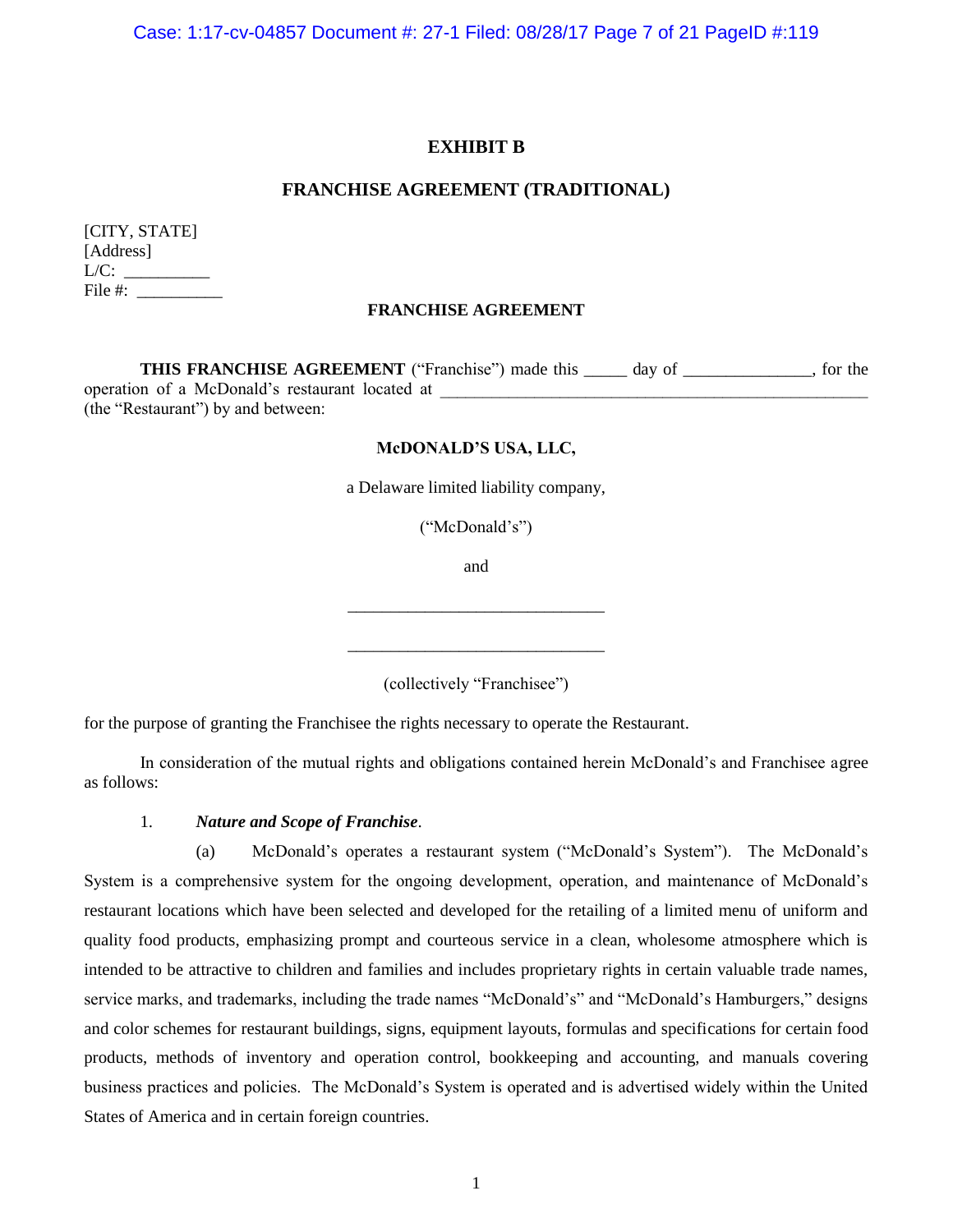#### Case: 1:17-cv-04857 Document #: 27-1 Filed: 08/28/17 Page 8 of 21 PageID #:120

(b) McDonald's holds the right to authorize the adoption and use of the McDonald's System at the Restaurant. The rights granted to the Franchisee to operate the Restaurant are set forth in this Franchise, including the Operator's Lease ("Lease") which is attached hereto as Exhibit A, incorporated in this Franchise.

(c) The foundation of the McDonald's System and the essence of this Franchise is the adherence by Franchisee to standards and policies of McDonald's providing for the uniform operation of all McDonald's restaurants within the McDonald's System including, but not limited to, serving only designated food and beverage products; the use of only prescribed equipment and building layout and designs; strict adherence to designated food and beverage specifications and to McDonald's prescribed standards of Quality, Service, and Cleanliness in the Restaurant operation. Compliance by Franchisee with the foregoing standards and policies in conjunction with the McDonald's trademarks and service marks provides the basis for the valuable goodwill and wide family acceptance of the McDonald's System. Moreover, the establishment and maintenance of a close personal working relationship with McDonald's in the conduct of Franchisee's McDonald's restaurant business, Franchisee's accountability for performance of the obligations contained in this Franchise, and Franchisee's adherence to the tenets of the McDonald's System constitute the essence of this Franchise.

(d) The provisions of this Franchise shall be interpreted to give effect to the intent of the parties stated in this paragraph 1 so that the Restaurant shall be operated in conformity to the McDonald's System through strict adherence to McDonald's standards and policies as they exist now and as they may be from time to time modified.

(e) Franchisee acknowledges Franchisee's understanding of McDonald's basic business policy that McDonald's will grant franchises only to those individuals who live in the locality of their McDonald's restaurant, actually own the entire equity interest in the business of the Restaurant and its profits, and who will work full time at their McDonald's restaurant business. Franchisee represents, warrants, and agrees that Franchisee actually owns the complete equity interest in this Franchise and the profits from the operation of the Restaurant, and that Franchisee shall maintain such interest during the term of this Franchise except only as otherwise permitted pursuant to the terms and conditions of this Franchise. Franchisee agrees to furnish McDonald's with such evidence as McDonald's may request, from time to time, for the purpose of assuring McDonald's that Franchisee's interest remains as represented herein.

(f) Franchisee agrees to pay to McDonald's all required payments under this Franchise, including, without limitation, the payments set forth in paragraphs 8 and 9 herein and paragraph 3.01 of the Lease. All payments hereby required constitute a single financial arrangement between Franchisee and McDonald's which, taken as a whole and without regard to any designation or descriptions, reflect the value of the authorization being made available to the Franchisee by McDonald's in this Franchise and the services rendered by McDonald's during the term hereof.

## 2. *Franchise Grant and Term*.

(a) McDonald's grants to Franchisee for the following stated term the right, license, and privilege: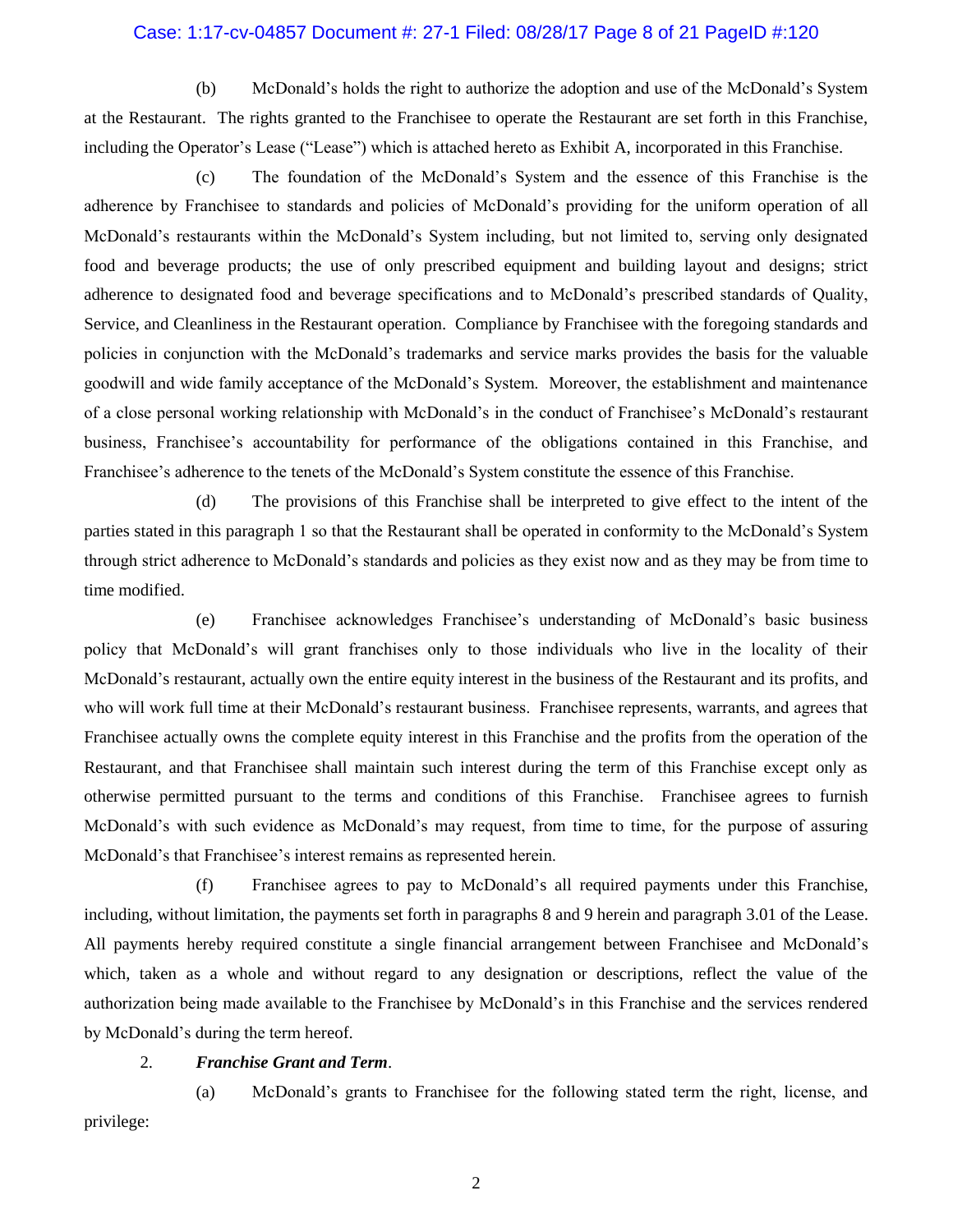# Case: 1:17-cv-04857 Document #: 27-1 Filed: 08/28/17 Page 9 of 21 PageID #:121

- (i) to adopt and use the McDonald's System at the Restaurant;
- (ii) to advertise to the public that Franchisee is a franchisee of McDonald's;
- (iii) to adopt and use, but only in connection with the sale of those food and beverage

products which have been designated by McDonald's at the Restaurant, the trade names, trademarks, and service marks which McDonald's shall designate, from time to time, to be part of the McDonald's System; and

(iv) to occupy the Restaurant as provided herein.

The rights granted under this Franchise are limited to the Restaurant's location only.

(b) The term of this Franchise shall begin on  $\Box$  and end on  $\Box$ unless terminated prior thereto pursuant to the provisions hereof.

3. *General Services of McDonald's*. McDonald's shall advise and consult with Franchisee periodically in connection with the operation of the Restaurant and also, upon Franchisee's request, at other reasonable times. McDonald's shall communicate to Franchisee know-how, new developments, techniques, and improvements in areas of restaurant management, food preparation, and service which are pertinent to the operation of a restaurant using the McDonald's System. The communications shall be accomplished by visits by operations consultants, printed and filmed reports, seminars, and newsletter mailings. McDonald's shall also make available to Franchisee all additional services, facilities, rights, and privileges relating to the operation of the Restaurant which McDonald's makes generally available, from time to time, to all its franchisees operating McDonald's restaurants.

4. *Manuals*. McDonald's shall provide Franchisee with the business manuals prepared for use by franchisees of McDonald's restaurants similar to the Restaurant. The business manuals contain detailed information including: (a) required operations procedures; (b) methods of inventory control; (c) bookkeeping and accounting procedures; (d) business practices and policies; and (e) other management and advertising policies. Franchisee agrees to promptly adopt and use exclusively the formulas, methods, and policies contained in the business manuals, now and as they may be modified from time to time. Franchisee acknowledges that McDonald's or its affiliates own all proprietary rights in and to the McDonald's System and that the information revealed in the business manuals, in their entirety, constitute confidential trade secrets. Without the prior written consent of McDonald's, Franchisee shall not disclose the contents of the business manuals to any person, except employees of Franchisee for purposes related solely to the operation of the Restaurant, nor shall Franchisee reprint or reproduce the manuals in whole or in part for any purpose except in connection with instruction of employees in the operation of the Restaurant. Such manuals, as modified from time to time, and the policies contained therein, are incorporated in this Franchise by reference.

5. *Advertising*. McDonald's employs both public relations and advertising specialists who formulate and carry out national and local advertising programs for the McDonald's System.

Franchisee shall use only advertising and promotional materials and programs provided by McDonald's or approved in advance, in writing, by McDonald's. Neither the approval by McDonald's of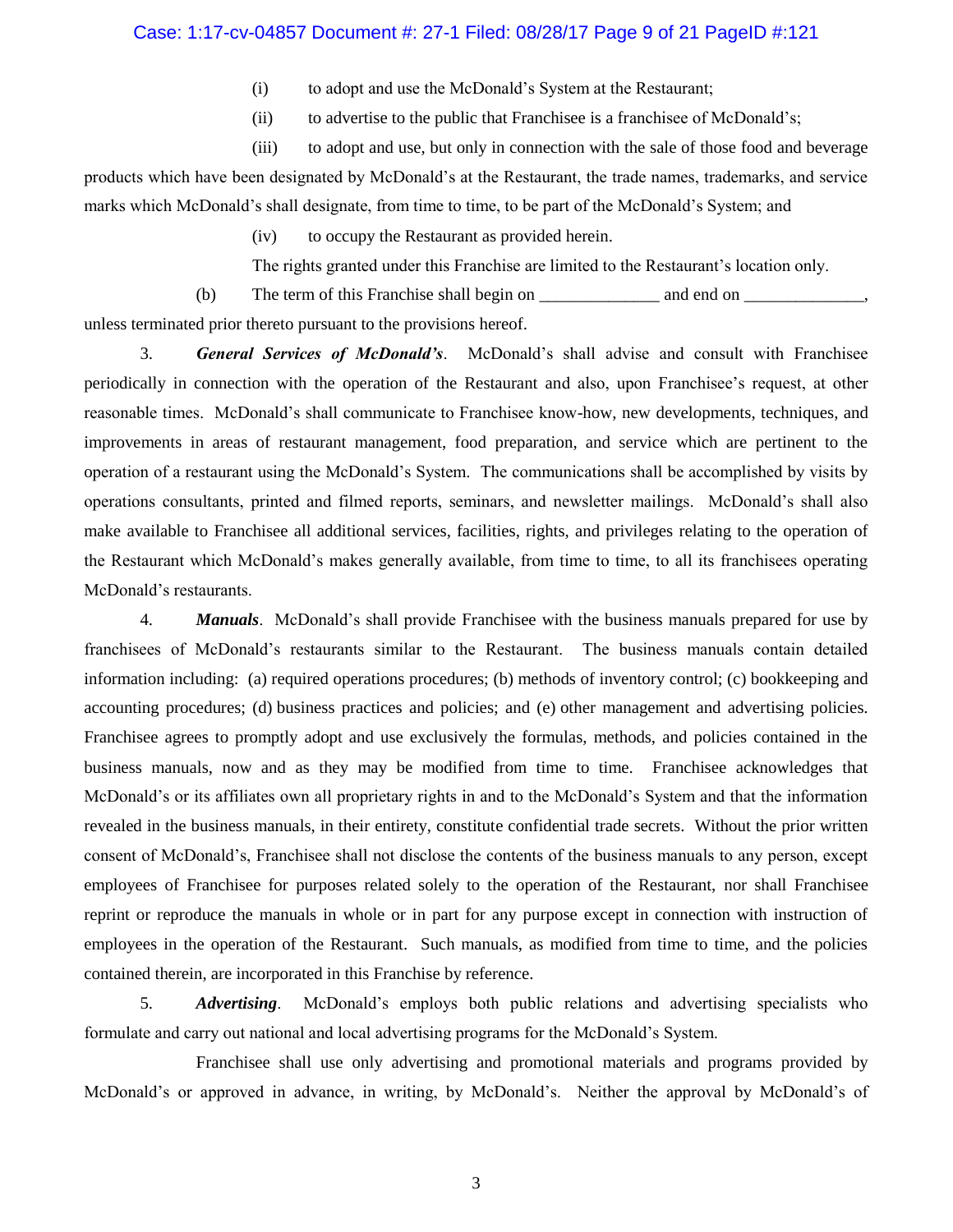#### Case: 1:17-cv-04857 Document #: 27-1 Filed: 08/28/17 Page 10 of 21 PageID #:122

Franchisee's advertising and promotional material nor the providing of such material by McDonald's to Franchisee shall, directly or indirectly, require McDonald's to pay for such advertising or promotion.

Franchisee shall expend during each calendar year for advertising and promotion of the Restaurant to the general public an amount which is not less than four percent (4%) of Gross Sales (as that term is defined in paragraph 7) for such year. Expenditures by Franchisee to national and regional cooperative advertising and promotion of the McDonald's System, or to a group of McDonald's restaurants which includes the Restaurant, shall be a credit against the required minimum expenditures for advertising and promotion to the general public.

6. *Training*. McDonald's shall make available to Franchisee the services of Hamburger University, the international training center for the McDonald's System. Franchisee acknowledges the importance of quality of business operation among all restaurants in the McDonald's System and agrees to enroll Franchisee and Franchisee's managers, present and future, at Hamburger University or at such other training center as may be designated by McDonald's from time to time. McDonald's shall bear the cost of maintaining Hamburger University and any other training centers, including the overhead costs of training, staff salaries, materials, and all technical training tools, and agrees to provide to Franchisee both basic and advanced instruction for the operation of a McDonald's System restaurant. Franchisee shall pay all traveling, living, compensation, or other expenses incurred by Franchisee and Franchisee's employees in connection with attendance at Hamburger University or such other training centers.

7. *Gross Sales*. For the purposes of this Franchise, the term "Gross Sales" shall mean all revenues from sales of the Franchisee based upon all business conducted upon or from the Restaurant, whether such sales be evidenced by check, cash, credit, charge account, exchange, or otherwise, and shall include, but not be limited to, the amounts received from the sale of goods, wares, and merchandise, including sales of food, beverages, and tangible property of every kind and nature, promotional or otherwise, and for services performed from or at the Restaurant, together with the amount of all orders taken or received at the Restaurant, whether such orders be filled from the Restaurant or elsewhere. Gross Sales shall not include sales of merchandise for which cash has been refunded, provided that such sales shall have previously been included in Gross Sales. There shall be deducted from Gross Sales the price of merchandise returned by customers for exchange, provided that such returned merchandise shall have been previously included in Gross Sales, and provided that the sales price of merchandise delivered to the customer in exchange shall be included in Gross Sales. Gross Sales shall not include the amount of any sales tax imposed by any federal, state, municipal, or other governmental authority directly on sales and collected from customers, provided that the amount thereof is added to the selling price or absorbed therein and actually paid by the Franchisee to such governmental authority. Each charge or sale upon credit shall be treated as a sale for the full price in the month during which such charge or sale shall be made, irrespective of the time when the Franchisee shall receive payment (whether full or partial) therefor.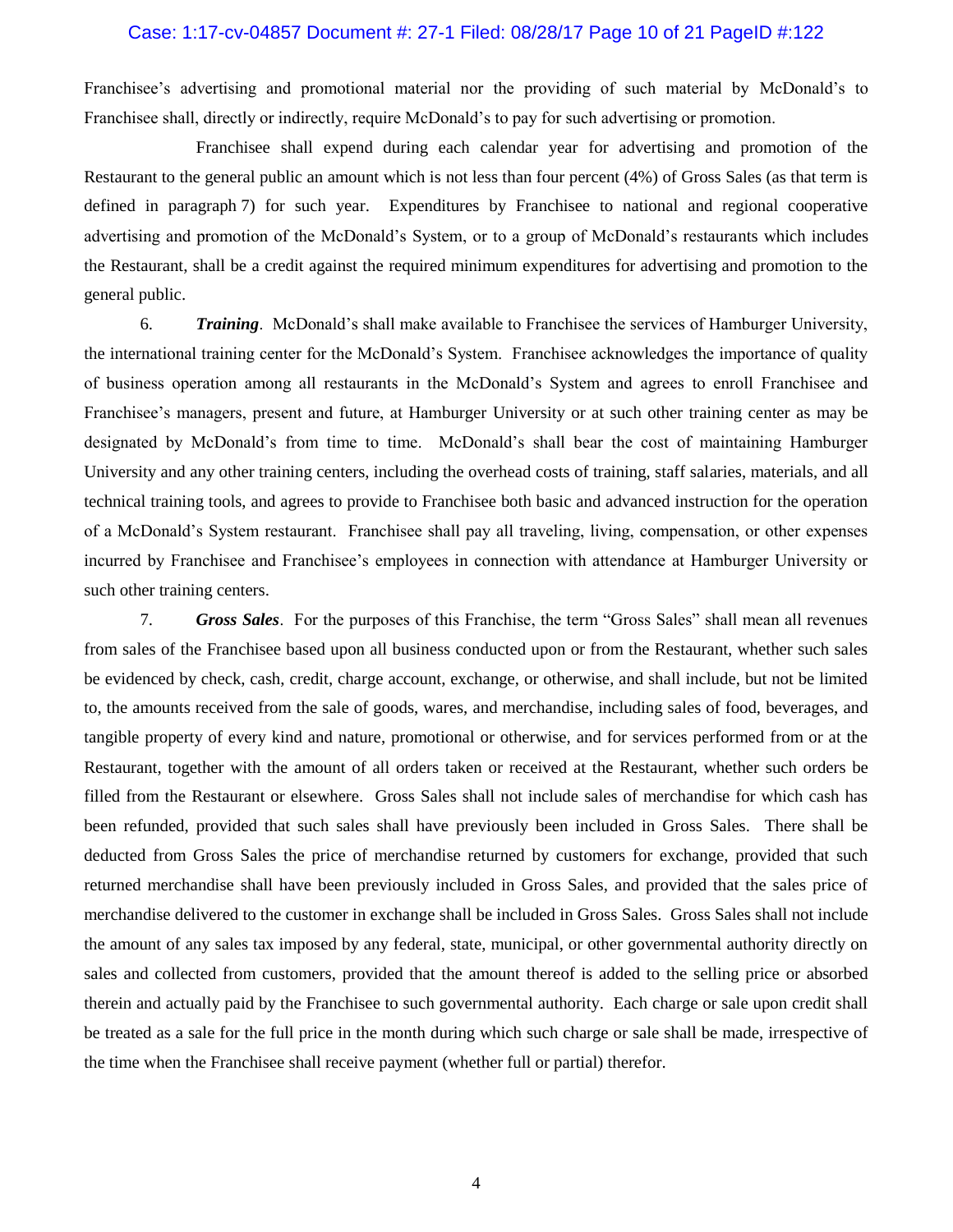#### Case: 1:17-cv-04857 Document #: 27-1 Filed: 08/28/17 Page 11 of 21 PageID #:123

8. (a) *Service Fee*. Franchisee shall pay a monthly service fee on or before the tenth (10th) day of the following month in an amount equal to four percent (4.0%) of the Gross Sales of the Restaurant for the preceding month immediately ended.

(b) *Method of Payment*. Franchisee shall at all times participate in the McDonald's automatic debit/credit transfer program as specified by McDonald's from time to time for the payment of all amounts due McDonald's pursuant to this Franchise. Franchisee shall execute and deliver to McDonald's such documents and instruments as may be necessary to establish and maintain said automatic debit/credit transfer program.

(c) *Interest on Delinquencies*. In the event that the Franchisee is past due on the payment of any amount due McDonald's under this Franchise, including accrued interest, the Franchisee shall be required, to the extent permitted by law, to pay interest on the past due amount to McDonald's for the period beginning with the original due date for payment to the date of actual payment at an annual rate equal to the highest rate allowed by law or, if there is no maximum rate permitted by law, then fifteen percent (15%). Such interest will be calculated on the basis of monthly compounding and the actual number of days elapsed divided by 365.

9. *Initial Fee*. Franchisee acknowledges that: (a) the initial grant of this Franchise constitutes the sole consideration for the payment of an Initial Fee of Forty-Five Thousand Dollars (\$45,000.00) paid by Franchisee to McDonald's; and (b) the fee has been earned by McDonald's (except where the construction of the Restaurant has not been completed within one (1) year from the date of the execution and delivery of this Franchise). If the Restaurant has not been constructed or is not ready for occupancy at the time of the execution of this Franchise, McDonald's shall use its best efforts to expedite the construction and lease of the Restaurant to Franchisee. However, McDonald's shall not be liable to Franchisee in any manner for any delays in or lack of completion of such construction for any reason. McDonald's shall be under no obligation to enforce performance or to seek other remedies for non-performance of any lease, clause, or contract necessary for the construction of the Restaurant and reserves the right, in case construction of the Restaurant should be abandoned, the lease assigned, or other interest in the premises be relinquished, to terminate this Franchise upon reimbursement to Franchisee of the Initial Fee. At such time as the Restaurant is completed and ready for occupancy, the Initial Fee shall be deemed to be earned. If the Restaurant is not ready for occupancy within one (1) year from the date of this Franchise, Franchisee shall have the right to terminate this Franchise and obtain an immediate refund of the Initial Fee upon written request to McDonald's.

10. *Reports*. On or before 11:00 a.m. Central Standard Time on the first business day of each month, Franchisee shall render, in a manner specified by McDonald's, a statement, in such form as McDonald's shall reasonably require from time to time, of all receipts from the operation of the Restaurant for the preceding month immediately ended. On or before the twenty-fifth (25th) day of each month Franchisee shall submit to McDonald's an operating statement and a statistical report for the previous month in form satisfactory to McDonald's. Franchisee shall keep and preserve full and complete records of Gross Sales for at least three (3) years in a manner and form satisfactory to McDonald's and shall also deliver such additional financial and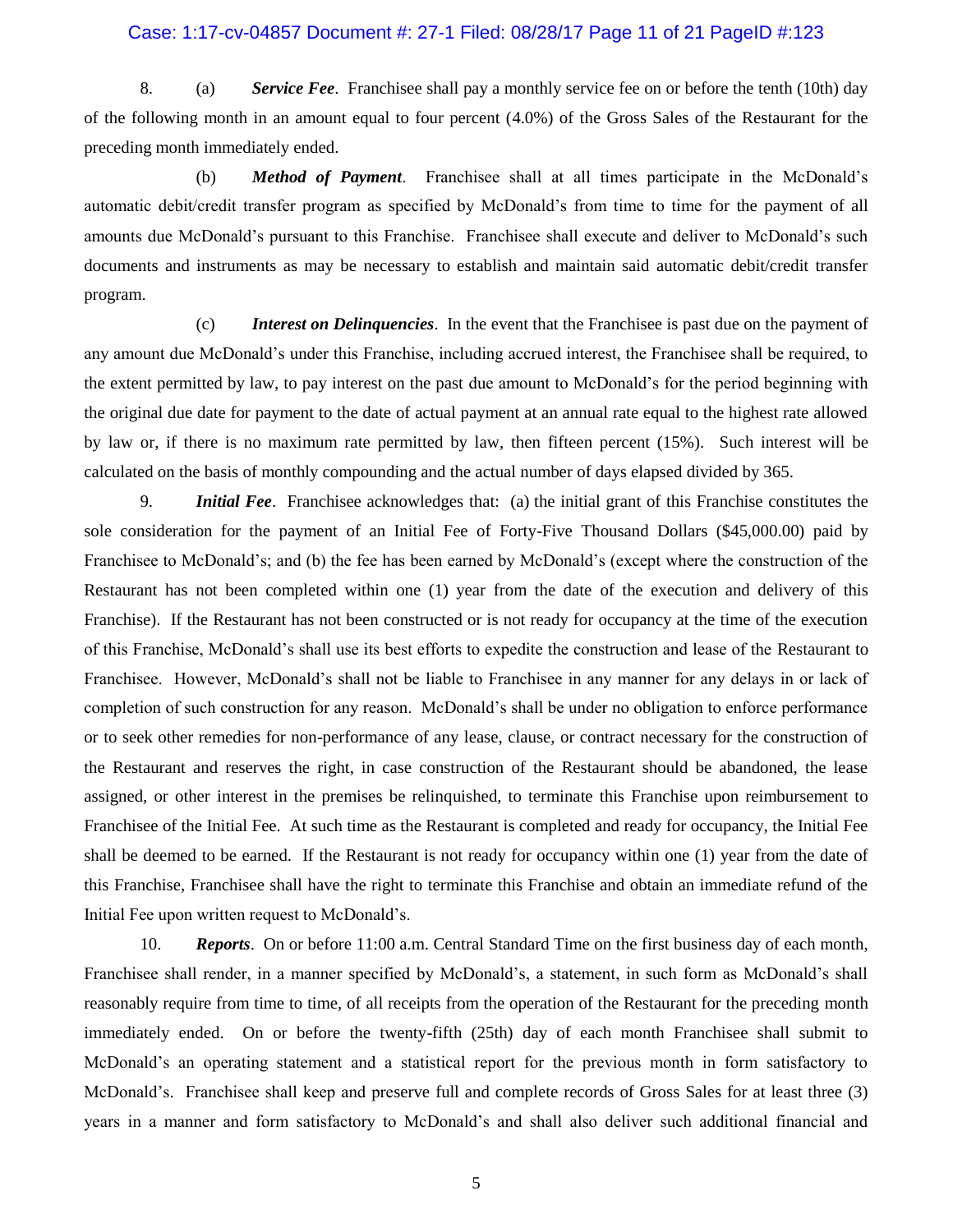#### Case: 1:17-cv-04857 Document #: 27-1 Filed: 08/28/17 Page 12 of 21 PageID #:124

operating reports and other information as McDonald's may reasonably request on the forms and in the manner prescribed by McDonald's. Franchisee further agrees to submit within ninety (90) days following the close of each fiscal year of the Restaurant's operation, a profit and loss statement covering operations during such fiscal year and a balance sheet taken as of the close of such fiscal year, all prepared in accordance with generally accepted accounting principles. The profit and loss statement and the balance sheet shall, if McDonald's shall request certification, be certified by a certified public accountant. Franchisee shall at Franchisee's expense cause Franchisee's public accountant and certified public accountant, if any, to consult with McDonald's concerning such statement and balance sheet. The original of each such report required by this paragraph 10 shall be mailed to McDonald's at the address indicated in paragraph 22 herein.

McDonald's shall have the right to inspect and/or audit Franchisee's accounts, books, records, and tax returns at all reasonable times to ensure that Franchisee is complying with the terms of this Franchise. If such inspection discloses that Gross Sales actually exceeded the amount reported by Franchisee as Gross Sales by an amount equal to two percent (2%) or more of Gross Sales originally reported to McDonald's, Franchisee shall bear the cost of such inspection and audit.

11. *Restrictions*. Franchisee agrees and covenants as follows:

(a) During the term of this Franchise, Franchisee shall not, without the prior written consent of McDonald's, directly or indirectly, engage in, acquire any financial or beneficial interest (including interests in corporations, partnerships, trusts, unincorporated associations, or joint ventures) in, or become a landlord for any restaurant business, which is similar to the Restaurant.

(b) Franchisee shall not, for a period of eighteen (18) months after termination of this Franchise for any reason or the sale of the Restaurant, directly or indirectly, engage in or acquire any financial or beneficial interest (including any interest in corporations, partnerships, trusts, unincorporated associations, or joint ventures) in, or become a landlord of any restaurant business which is similar to the Restaurant within a ten-mile radius of the Restaurant.

(c) Franchisee shall not appropriate, use, or duplicate the McDonald's System, or any portion thereof, for use at any other self-service, carry-out, or other similar restaurant business.

(d) Franchisee shall not disclose or reveal any portion of the McDonald's System to a non-franchisee other than to Franchisee's Restaurant employees as an incident of their training.

(e) Franchisee shall acquire no right to use, or to license the use of, any name, mark, or other intellectual property right granted or to be granted herein, except in connection with the operation of the Restaurant.

The restrictions contained in paragraphs  $11(a)$  and  $11(b)$  herein shall not apply to ownership of less than two percent (2%) of the shares of a company whose shares are listed and traded on a national or regional securities exchange.

12. *Compliance With Entire System*. Franchisee acknowledges that every component of the McDonald's System is important to McDonald's and to the operation of the Restaurant as a McDonald's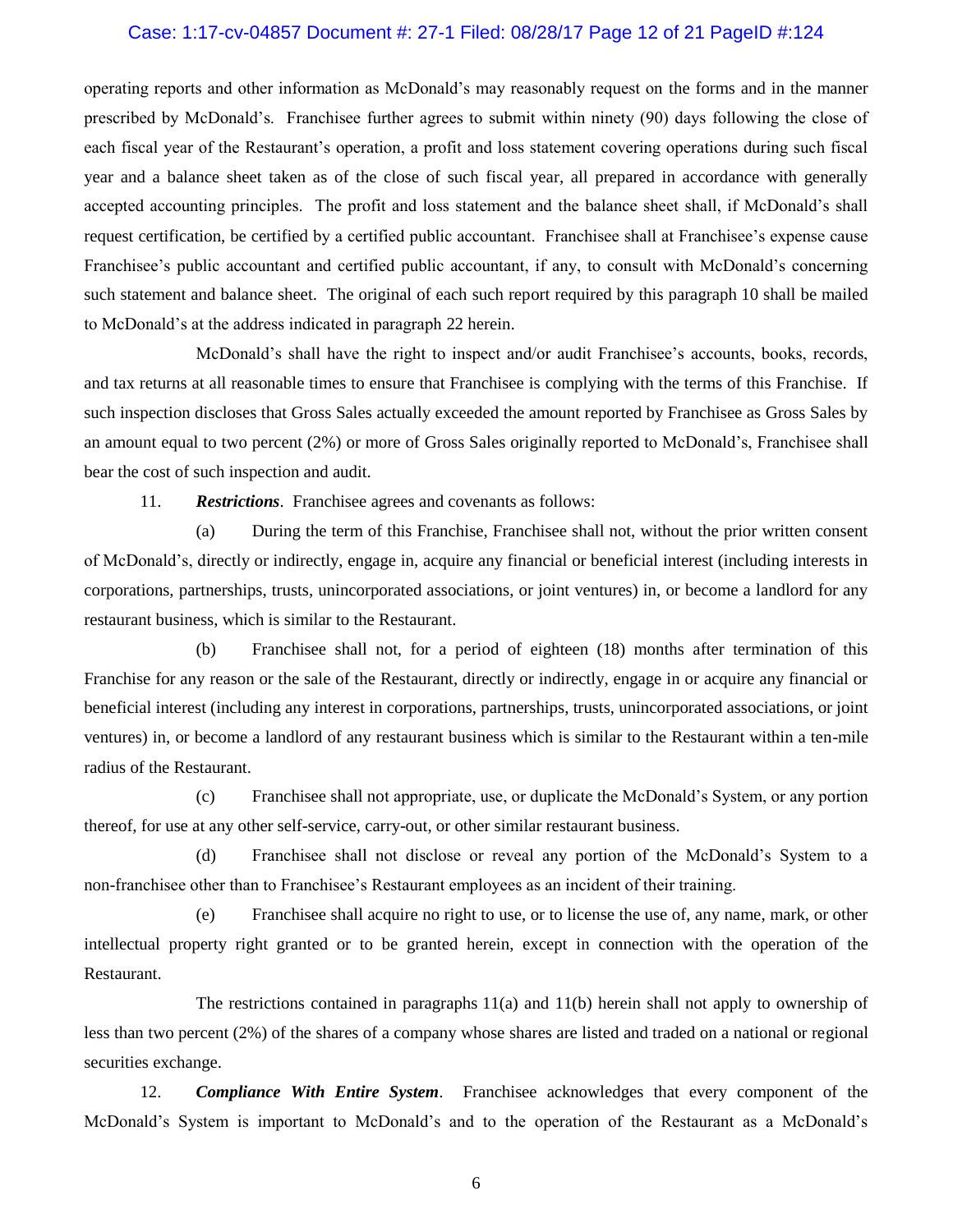# Case: 1:17-cv-04857 Document #: 27-1 Filed: 08/28/17 Page 13 of 21 PageID #:125

restaurant, including a designated menu of food and beverage products; uniformity of food specifications, preparation methods, quality, and appearance; and uniformity of facilities and service.

McDonald's shall have the right to inspect the Restaurant at all reasonable times to ensure that Franchisee's operation thereof is in compliance with the standards and policies of the McDonald's System.

Franchisee shall comply with the entire McDonald's System, including, but not limited to, the following:

(a) Operate the Restaurant in a clean, wholesome manner in compliance with prescribed standards of Quality, Service, and Cleanliness; comply with all business policies, practices, and procedures imposed by McDonald's; serve at the Restaurant only those food and beverage products now or hereafter designated by McDonald's; and maintain the building, fixtures, equipment, signage, seating and decor, and parking area in a good, clean, wholesome condition and repair, and well lighted and in compliance with designated standards as may be prescribed from time to time by McDonald's;

(b) Purchase kitchen fixtures, lighting, seating, signs, and other equipment in accordance with the equipment specifications and layout initially designated by McDonald's and, promptly after notice from McDonald's that the Restaurant premises are ready for occupancy, cause the installation thereof;

(c) Keep the Restaurant constructed and equipped in accordance with the building blueprints and equipment layout plans that are standard in the McDonald's System or as such blueprints and plans may be reasonably changed from time to time by McDonald's;

(d) Franchisee shall not, without the prior written consent of McDonald's: (i) make any building design conversion or (ii) make any alterations, conversions, or additions to the building, equipment, or parking area;

(e) Make repairs or replacements required: (i) because of damage or wear and tear or (ii) in order to maintain the Restaurant building and parking area in good condition and in conformity to blueprints and plans;

(f) Where parking is provided, maintain the parking area for the exclusive use of Restaurant customers;

(g) Operate the Restaurant seven (7) days per week throughout the year and at least during the hours from 7:00 a.m. to 11:00 p.m., or such other hours as may from time to time be prescribed by McDonald's (except when the Restaurant is untenantable as a result of fire or other casualty), maintain sufficient supplies of food and paper products, and employ adequate personnel so as to operate the Restaurant at its maximum capacity and efficiency;

(h) Cause all employees of Franchisee, while working in the Restaurant, to: (i) wear uniforms of such color, design, and other specifications as McDonald's may designate from time to time; (ii) present a neat and clean appearance; and (iii) render competent and courteous service to Restaurant customers;

(i) In the dispensing and sale of food products: (i) use only containers, cartons, bags, napkins, other paper goods, and packaging bearing the approved trademarks and which meet the McDonald's

7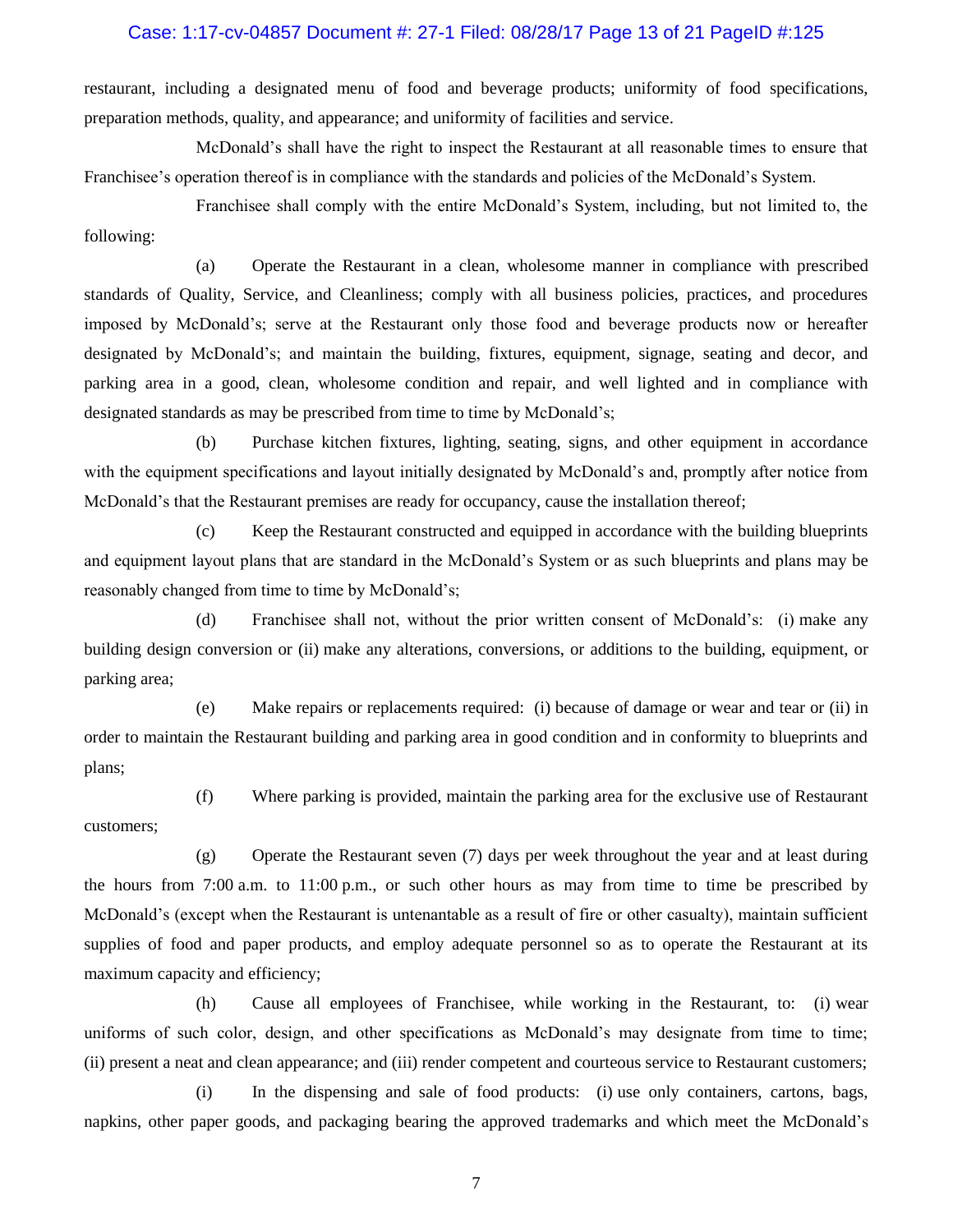#### Case: 1:17-cv-04857 Document #: 27-1 Filed: 08/28/17 Page 14 of 21 PageID #:126

System specifications and quality standards which McDonald's may designate from time to time; (ii) use only those flavorings, garnishments, and food and beverage ingredients which meet the McDonald's System specifications and quality standards which McDonald's may designate from time to time; and (iii) employ only those methods of food handling and preparation which McDonald's may designate from time to time;

(j) To make prompt payment in accordance with the terms of invoices rendered to Franchisee on Franchisee's purchase of fixtures, signs, equipment, and food and paper supplies; and

(k) At Franchisee's own expense, comply with all federal, state, and local laws, ordinances, and regulations affecting the operation of the Restaurant.

13. *Best Efforts*. Franchisee shall diligently and fully exploit the rights granted in this Franchise by personally devoting full time and best efforts and, in case more than one individual has executed this Franchise as the Franchisee, then \_\_\_\_\_\_\_\_\_\_\_\_\_\_\_\_\_\_\_\_\_\_\_\_\_\_\_\_\_\_ shall personally devote full time and best efforts to the operation of the Restaurant. Franchisee shall keep free from conflicting enterprises or any other activities which would be detrimental to or interfere with the business of the Restaurant.

14. *Interference With Employment Relations of Others*. During the term of this Franchise, Franchisee shall not employ or seek to employ any person who is at the time employed by McDonald's, any of its subsidiaries, or by any person who is at the time operating a McDonald's restaurant or otherwise induce, directly or indirectly, such person to leave such employment. This paragraph 14 shall not be violated if such person has left the employ of any of the foregoing parties for a period in excess of six (6) months.

15. *Assignment*. Without the prior written consent of McDonald's, Franchisee's interest in this Franchise shall not be assigned or otherwise transferred in whole or in part (whether voluntarily or by operation of law) directly, indirectly, or contingently, and then only in accordance with the terms of this paragraph 15.

(a) Death or Permanent Incapacity of Franchisee. Upon the death or permanent incapacity of Franchisee, the interest of Franchisee in this Franchise may be assigned either pursuant to the terms of paragraph 15(d) herein or to one or more of the following persons: Franchisee's spouse, heirs, or nearest relatives by blood or marriage, subject to the following conditions: (i) if, in the sole discretion of McDonald's, such person shall be capable of conducting the Restaurant business in accordance with the terms and conditions of this Franchise and (ii) if such person shall also execute an agreement by which the person personally assumes full and unconditional liability for and agrees to perform all the terms and conditions of this Franchise to the same extent as the original Franchisee. If, in McDonald's sole discretion, such person cannot devote full time and best efforts to the operation of the Restaurant or lacks the capacity to operate the Restaurant in accordance with this Franchise, McDonald's shall have an option to operate and/or manage the Restaurant for the account of Franchisee or of Franchisee's estate until the deceased or incapacitated Franchisee's interest is transferred to another party acceptable to McDonald's in accordance with the terms and conditions of this Franchise. However, in no event shall such McDonald's operation and management of the Restaurant continue for a period in excess of twelve (12) full calendar months without the consent of Franchisee or Franchisee's estate. In the event that McDonald's so operates and/or manages the Restaurant, McDonald's shall make a complete account to and return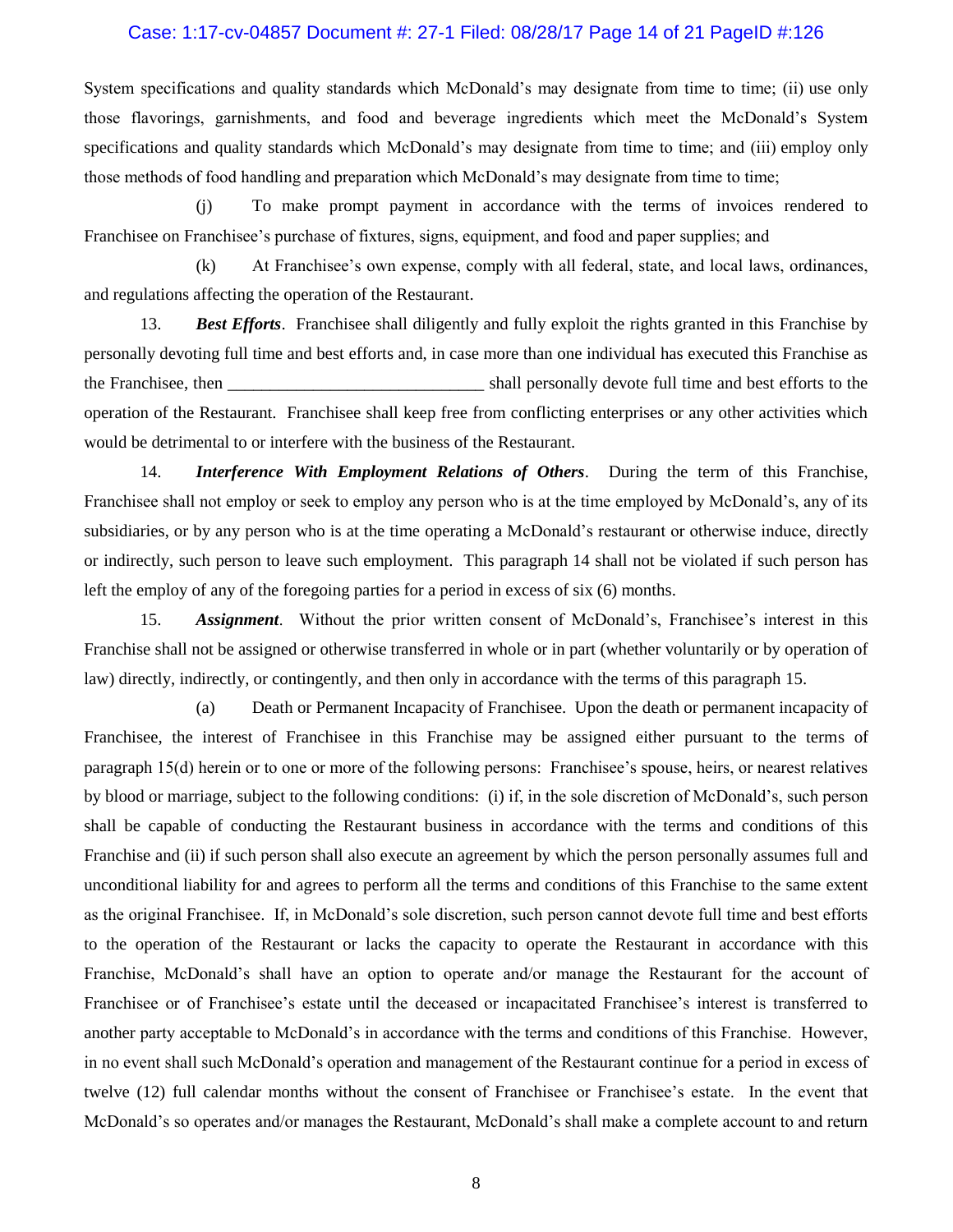# Case: 1:17-cv-04857 Document #: 27-1 Filed: 08/28/17 Page 15 of 21 PageID #:127

the net income from such operation to the Franchisee or to Franchisee's estate, less a reasonable management fee and expenses. If the disposition of the Restaurant to a party acceptable to McDonald's has not taken place within twelve (12) months from the date that McDonald's has commenced the operation or management of the Restaurant on behalf of the deceased or incapacitated Franchisee, then, in that event, McDonald's shall have the option to purchase the Restaurant at fair market value for cash or its common stock at its option.

(b) Assignment to Franchisee's Corporation. Upon Franchisee's compliance with such requirements as may from time to time be prescribed by McDonald's, including a Stockholders Agreement in the form prescribed by McDonald's, McDonald's shall consent to an assignment to a corporation whose shares are wholly owned and controlled by Franchisee. The corporate name of the corporation shall not include any of the names or trademarks granted by this Franchise. Any subsequent assignment or transfer, either voluntarily or by operation of law, of all or any part of said shares shall be made in compliance with the terms and conditions set forth in paragraphs 15(a) and 15(d) herein.

(c) First Option to Purchase. Franchisee or Franchisee's representative shall, at least twenty (20) days prior to the proposed effective date, give McDonald's written notice of intent to sell or otherwise transfer this Franchise pursuant to paragraph 15(d). The notice shall set forth the name and address of the proposed purchaser and all the terms and conditions of any offer. McDonald's shall have the first option to purchase the Restaurant by giving written notice to Franchisee of its intention to purchase on the same terms as the offer within ten (10) days following McDonald's receipt of such notice. However, if McDonald's fails to exercise its option and the Restaurant is not subsequently sold to the proposed purchaser for any reason, McDonald's shall continue to have, upon the same conditions, a first option to purchase the Restaurant upon the terms and conditions of any subsequent offer.

(d) Other Assignment. In addition to any assignments or contingent assignments contemplated by the terms of paragraphs 15(a) and 15(b), Franchisee shall not sell, transfer, or assign this Franchise to any person or persons without McDonald's prior written consent. Such consent shall not be arbitrarily withheld.

In determining whether to grant or to withhold such consent, McDonald's shall consider of each prospective transferee, by way of illustration, the following: (i) work experience and aptitude, (ii) financial background, (iii) character, (iv) ability to personally devote full time and best efforts to managing the Restaurant, (v) residence in the locality of the Restaurant, (vi) equity interest in the Restaurant, (vii) conflicting interests, and (viii) such other criteria and conditions as McDonald's shall then apply in the case of an application for a new franchise to operate a McDonald's restaurant. McDonald's consent shall also be conditioned each upon such transferee's execution of an agreement by which transferee personally assumes full and unconditional liability for and agrees to perform from the date of such transfer all obligations, covenants, and agreements contained in this Franchise to the same extent as if transferee had been an original party to this Franchise. Franchisee and each transferor shall continue to remain personally liable for all affirmative obligations, covenants, and agreements contained herein for the full term of this Franchise or for such shorter period as McDonald's may,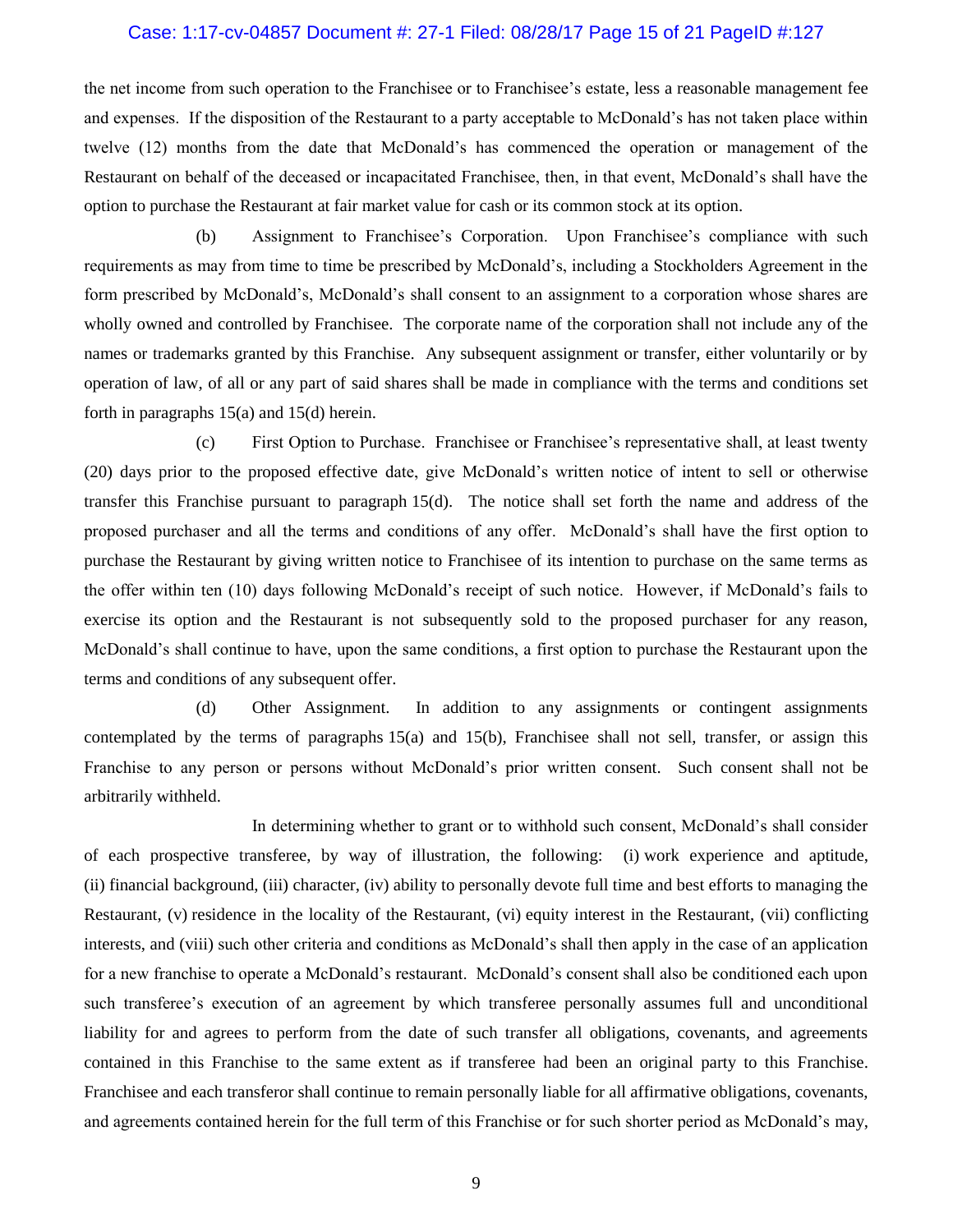#### Case: 1:17-cv-04857 Document #: 27-1 Filed: 08/28/17 Page 16 of 21 PageID #:128

in its sole discretion, determine. Upon each assignment or other transfer of this Franchise to any person or persons under the terms and conditions of this paragraph 15(d), the percentage service fee charge owing to McDonald's after the date of such assignment or transfer shall be automatically adjusted to the then prevailing percentage service fee charge required under new Franchises issued by McDonald's for similar McDonald's restaurants at the time of such assignment or transfer.

16. *Franchisee Not an Agent of McDonald's*. Franchisee shall have no authority, express or implied, to act as agent of McDonald's or any of its affiliates for any purpose. Franchisee is, and shall remain, an independent contractor responsible for all obligations and liabilities of, and for all loss or damage to, the Restaurant and its business, including any personal property, equipment, fixtures, or real property connected therewith, and for all claims or demands based on damage or destruction of property or based on injury, illness, or death of any person or persons, directly or indirectly, resulting from the operation of the Restaurant. Further, Franchisee and McDonald's are not and do not intend to be partners, associates, or joint employers in any way and McDonald's shall not be construed to be jointly liable for any acts or omissions of Franchisee under any circumstances.

17. *Insurance*. Franchisee shall, upon taking possession of the Restaurant, acquire and maintain in effect such insurance with such coverages as may be required by the terms of any lease of the Restaurant premises to McDonald's, and in any event, Franchisee shall acquire and maintain in effect not less than the following coverages in the following minimum amounts:

(a) Worker's Compensation insurance prescribed by law in the state in which the Restaurant is located and Employer's Liability Insurance with \$100,000/\$500,000/\$100,000 minimum limit. If the state in which the Restaurant is located allows the option of not carrying Worker's Compensation Insurance, and Franchisee chooses to exercise that option, Franchisee shall nonetheless carry and maintain other insurance with coverage and limits as approved by McDonald's.

(b) Commercial general liability insurance in a form approved by McDonald's with a limit of \$5,000,000 per occurrence/\$5,000,000 aggregate.

(c) All such insurance as may be required under the Lease.

All insurance policies required to be carried hereunder shall name McDonald's and any party designated by McDonald's as additional insureds, as their interests may appear in this Franchise. All policies shall be effective on or prior to the date Franchisee is given possession of the Restaurant premises for the purpose of installing equipment or opening the Restaurant, whichever occurs first, and evidence of payment of premiums and duplicate copies of policies of the insurance required herein shall be delivered to McDonald's at least thirty (30) days prior to the date that Franchisee opens for business and/or thirty (30) days prior to the expiration date of an existing policy of insurance. All policies of insurance shall include a provision prohibiting cancellations or material changes to the policy thereof until thirty (30) days prior written notice has been given to McDonald's.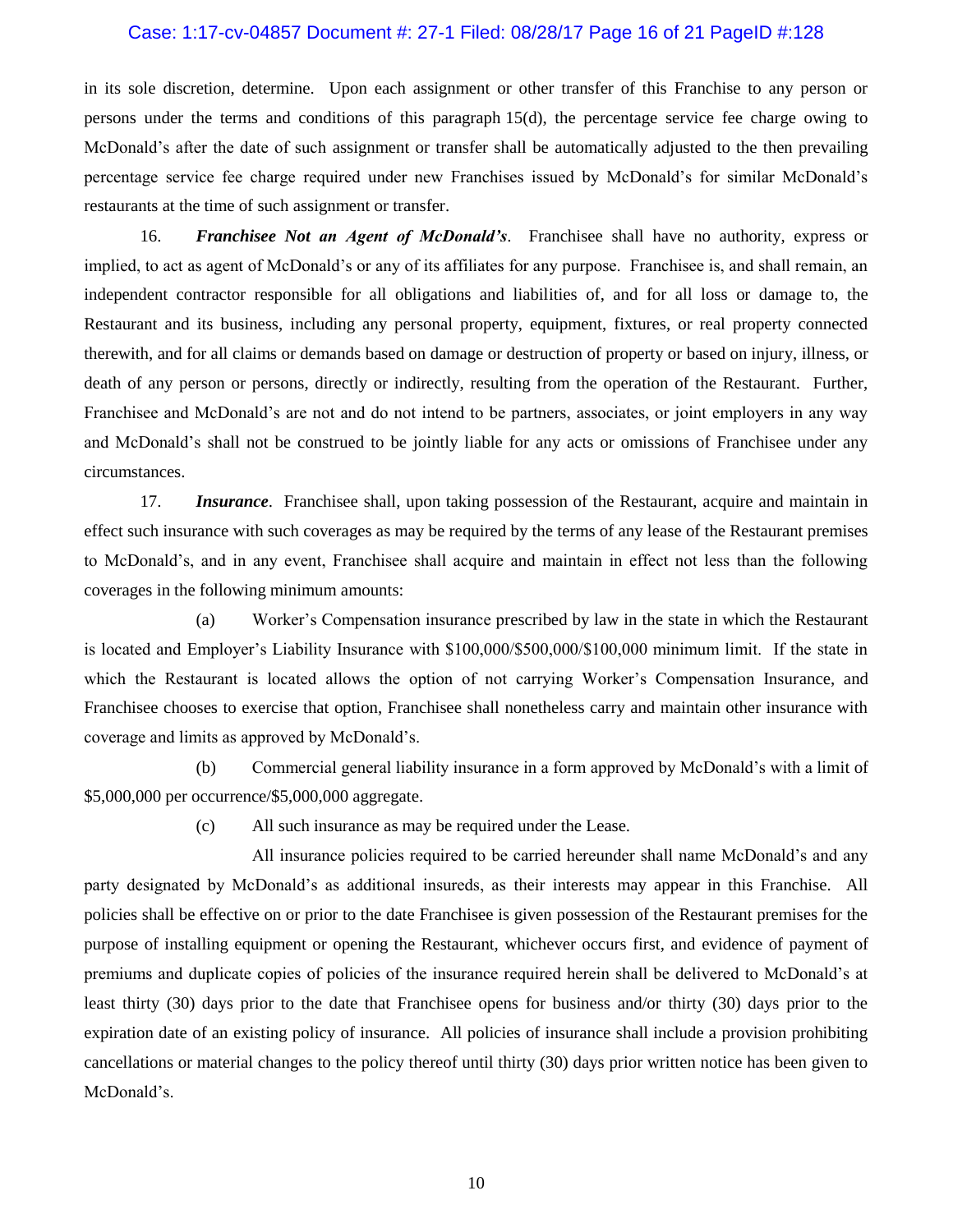# Case: 1:17-cv-04857 Document #: 27-1 Filed: 08/28/17 Page 17 of 21 PageID #:129

In the event Franchisee shall fail to obtain the insurance required herein, McDonald's may, but is not obligated to, purchase said insurance, adding the premiums paid to Franchisee's monthly rent. (Franchisee may authorize McDonald's to purchase and to administer the required minimum insurance on Franchisee's behalf. However, McDonald's, by placement of the required minimum insurance, assumes no responsibility for premium expense nor guarantees payment for any losses sustained by Franchisee.) McDonald's may relieve itself of all obligations with respect to the purchase and administration of such required insurance coverage by giving ten (10) days written notice to Franchisee.

All insurance shall be placed with a reputable insurance company licensed to do business in the state in which the Restaurant is located and having a Financial Size Category equal to or greater than IX and Policyholders Rating of "A+" or "A", as assigned by Alfred M. Best and Company, Inc., unless otherwise approved by McDonald's.

18. *Material Breach*. The parties agree that the happening of any of the following events shall constitute a material breach of this Franchise and violate the essence of Franchisee's obligations and, without prejudice to any of its other rights or remedies at law or in equity, McDonald's, at its election, may terminate this Franchise upon the happening of any of the following events:

(a) Franchisee shall fail to maintain and operate the Restaurant in a good, clean, wholesome manner and in compliance with the standards prescribed by the McDonald's System;

(b) Franchisee shall be adjudicated a bankrupt, become insolvent, or a receiver, whether permanent or temporary, for all or substantially all of Franchisee's property, shall be appointed by any court, or Franchisee shall make a general assignment for the benefit of creditors, or a voluntary or involuntary petition under any bankruptcy law shall be filed with respect to Franchisee and shall not be dismissed within thirty (30) days thereafter;

(c) Any payment owing to McDonald's is not paid within thirty (30) days after the date such payment is due;

(d) Any judgment or judgments aggregating in excess of \$5,000.00 against Franchisee or any lien in excess of \$5,000.00 against Franchisee's property shall remain unsatisfied or unbonded of record in excess of thirty (30) days;

(e) Franchisee shall cause, suffer, or permit (voluntarily or involuntarily) Franchisee's right of possession as lessee or sublessee of the premises on which the Restaurant is located to be terminated prematurely for any cause whatever;

(f) Franchisee shall acquire any interest in a business in violation of paragraph  $11(a)$ ;

(g) Franchisee shall duplicate the McDonald's System in violation of paragraph 11(c);

(h) Franchisee shall make or cause a disclosure of any portion of the McDonald's System in violation of paragraph 11(d) or shall make or cause a disclosure of part of the McDonald's System business manuals;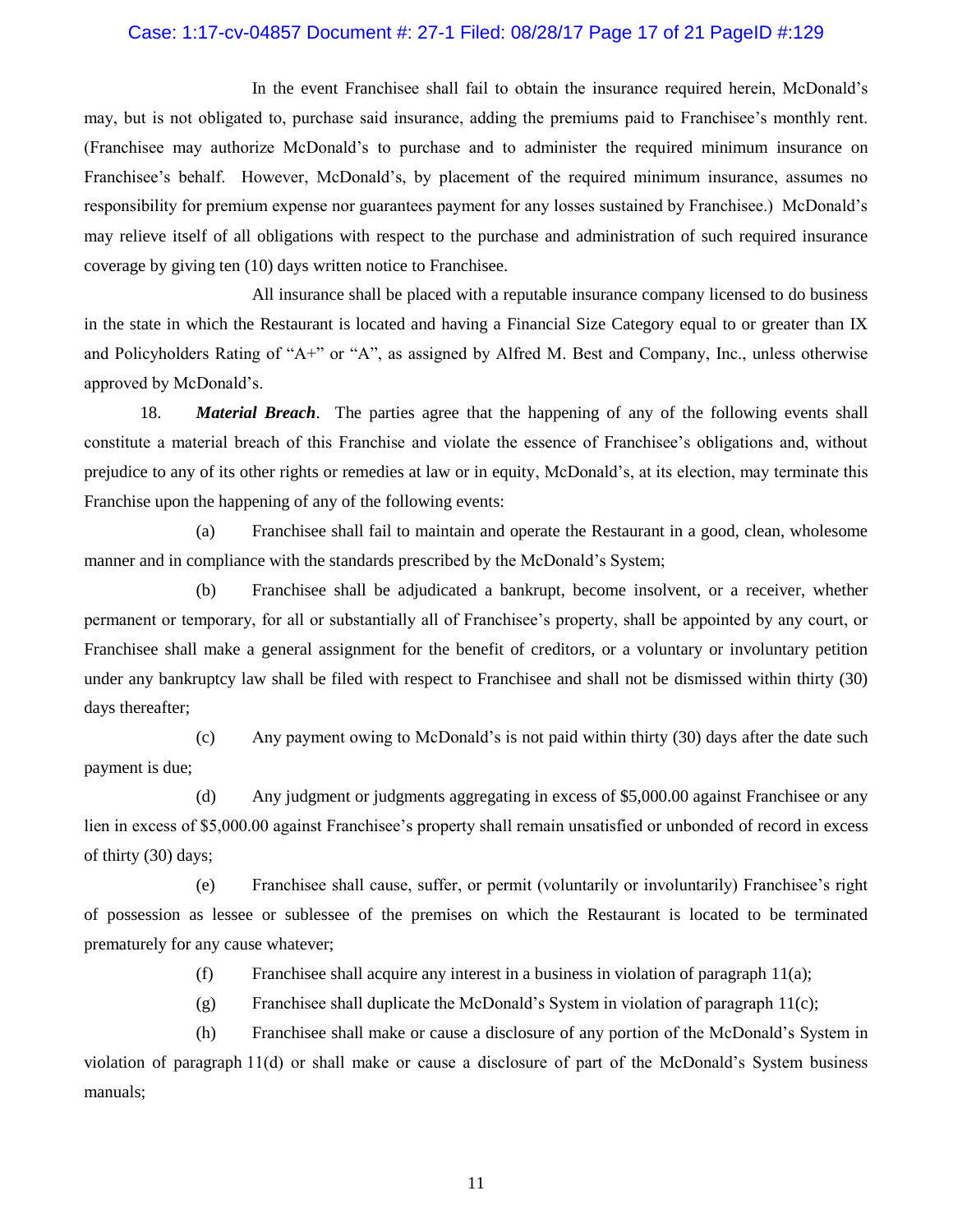# Case: 1:17-cv-04857 Document #: 27-1 Filed: 08/28/17 Page 18 of 21 PageID #:130

(i) Franchisee shall violate paragraph 11(e) by use of any name, trademark, service mark, or other intellectual property right exceeding the restrictions of said paragraph 11;

(j) Franchisee shall knowingly sell food or beverage products other than those designated by McDonald's or which fail to conform to McDonald's System specifications for those products, or which are not prepared in accordance with the methods prescribed by McDonald's, or fail to sell products designated by McDonald's;

(k) Any assignment or other transfer of any interest of the Franchisee in this Franchise shall occur in violation of paragraph 15(d) herein;

(l) Franchisee shall deny McDonald's the right to inspect the Restaurant at reasonable times;

(m) Franchisee shall fail to make or make repeated delays in the prompt payment of undisputed invoices from suppliers or in the remittance of payments as required by this Franchise;

(n) Franchisee makes any misrepresentations to McDonald's relating to the acquisition and/or ownership of this Franchise;

(o) Franchisee engages in public conduct which reflects materially and unfavorably upon the operation of the Restaurant, the reputation of the McDonald's System, or the goodwill associated with the McDonald's trademarks; provided that engaging in legitimate political activity (including testifying, lobbying, or otherwise attempting to influence legislation) shall not be grounds for termination;

(p) Franchisee is convicted of, pleads guilty or no contest to a felony, or any other crime that is reasonably likely to adversely affect the McDonald's System, the Restaurant, or the goodwill associated with the McDonald's trademarks; or

(q) Franchisee intentionally understates Gross Sales reported to McDonald's.

19. *Other Breaches*. If Franchisee fails in the performance of any of the terms and conditions of this Franchise (other than performance of the terms and conditions listed in paragraph 18), Franchisee shall be guilty of a breach of this Franchise which shall not (except in the case of repeated breaches of the same or of different terms and conditions of this Franchise) constitute grounds for termination of this Franchise. McDonald's shall have the right to seek judicial enforcement of its rights and remedies, including, but not limited to, injunctive relief, damages, or specific performance. Notwithstanding any of the provisions of this paragraph 19, any uncured breach of the terms of this Franchise (whether of paragraph 18 or 19) shall be sufficient reason for McDonald's to withhold approval of its consent to any assignment or transfer of Franchisee's interest in this Franchise provided for herein.

#### 20. *Effect of Termination*.

(a) In the event of any material breach of this Franchise, McDonald's shall have an immediate right to enter and take possession of the Restaurant in order to maintain continuous operation of the Restaurant, to provide for orderly change of management and disposition of personal property, and to otherwise protect McDonald's interest.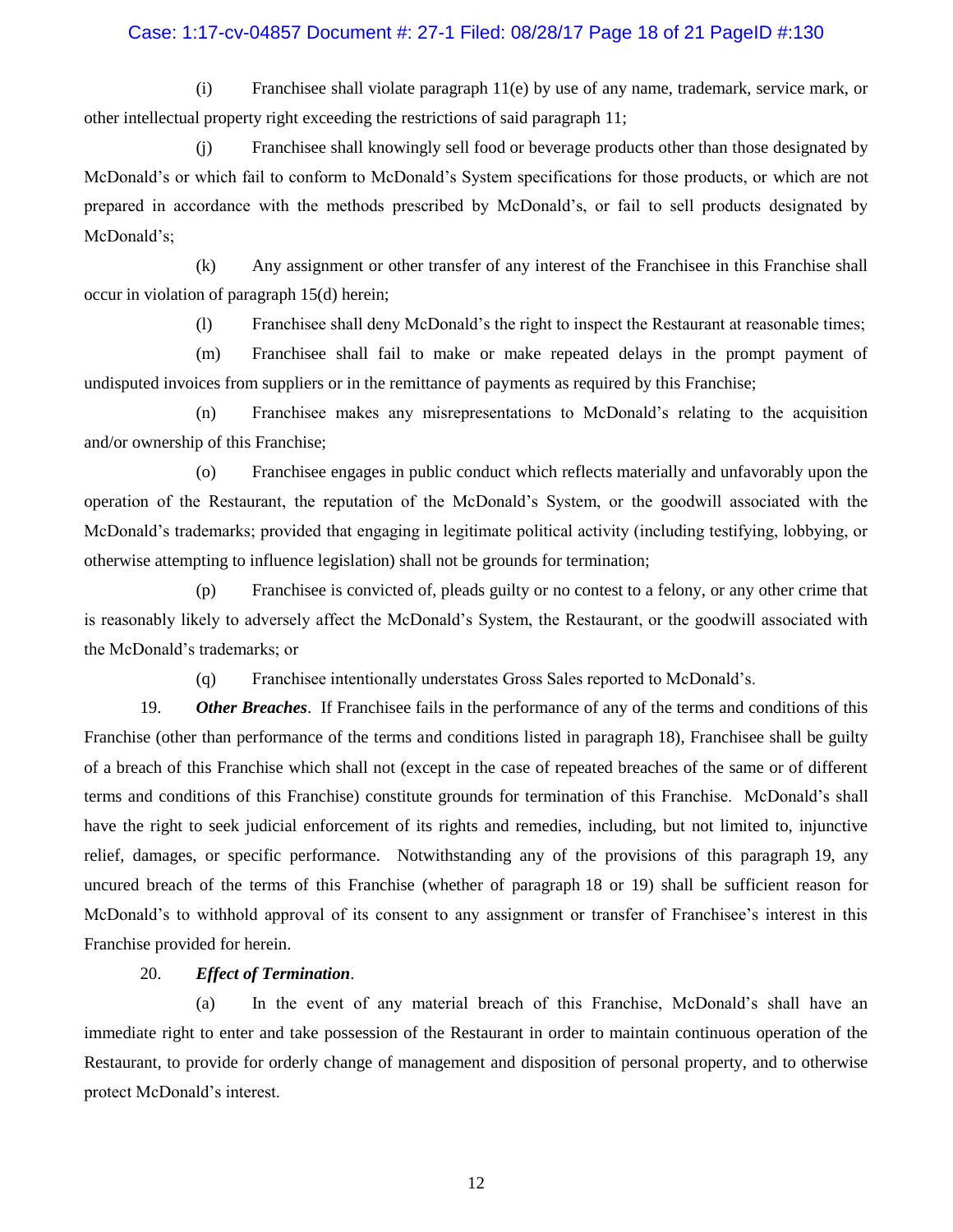#### Case: 1:17-cv-04857 Document #: 27-1 Filed: 08/28/17 Page 19 of 21 PageID #:131

(b) Upon termination of this Franchise due to any breach or breaches, Franchisee shall not, without the prior written consent of McDonald's, remove any furniture, fixtures, signs, equipment, other property, or leasehold improvements from the premises either prior to or for a period of thirty (30) days following such termination. McDonald's shall have the option for thirty (30) days following any such termination to purchase Franchisee's furniture, fixtures, signs, equipment, other property, and leasehold improvements or any portion thereof for a sum equal to the fair market value of such property. In the event of such a termination, there shall be no payment by McDonald's for intangible assets of Franchisee.

(c) Upon termination of this Franchise due to the expiration of its term or as a result of any eminent domain proceedings affecting the premises upon which the Restaurant is situated, Franchisee shall not remove any furniture, fixtures, signs, equipment, other property, or leasehold improvements within sixty (60) days prior to the date specified for termination or the date specified for takeover by any public authority. McDonald's shall, upon written notice of its intention to purchase said property at least thirty (30) days prior to such date of termination, have the option to purchase Franchisee's furniture, fixtures, signs, equipment, other property, and leasehold improvements or any portion thereof for a sum equal to the fair market value of such property. In the event of such a termination, there shall be no payment by McDonald's for intangible assets of Franchisee.

(d) Upon termination or expiration of this Franchise, Franchisee shall: (i) forthwith return to McDonald's the business manuals furnished to Franchisee, together with all other material containing trade secrets, operating instructions, or business practices; (ii) discontinue the use of the McDonald's System and its associated trade names, service marks, and trademarks or the use of any and all signs and printed goods bearing such names and marks, or any reference to them; (iii) not disclose, reveal, or publish all or any portion of the McDonald's System; and (iv) not thereafter use any trade name, service mark, or trademark similar to or likely to be confused with any trade name, service mark, or trademark used at any time in the McDonald's System.

21. *Effect of Waivers*. No waiver by McDonald's or any breach or a series of breaches of this Franchise shall constitute a waiver of any subsequent breach or waiver of the terms of this Franchise.

22. *Notices*. Any notice hereunder shall be in writing and shall be delivered by personal service or by United States certified or registered mail, with postage prepaid, addressed to Franchisee at the Restaurant or to McDonald's at **ONE McDONALD'S PLAZA, OAK BROOK, ILLINOIS 60523**. Either party, by a similar written notice, may change the address to which notices shall be sent.

23. *Cost of Enforcement*. If McDonald's institutes any action at law or in equity against Franchisee to secure or protect McDonald's rights under or to enforce the terms of this Franchise, in addition to any judgment entered in its favor, McDonald's shall be entitled to recover such reasonable attorneys' fees as may be allowed by the court together with court costs and expenses of litigation.

24. *Indemnification*. If McDonald's shall be subject to any claim, demand, or penalty or become a party to any suit or other judicial or administrative proceeding by reason of any claimed act or omission by Franchisee or Franchisee's employees or agents, or by reason of any act occurring on the Restaurant premises, or by reason of an omission with respect to the business or operation of the Restaurant, Franchisee shall indemnify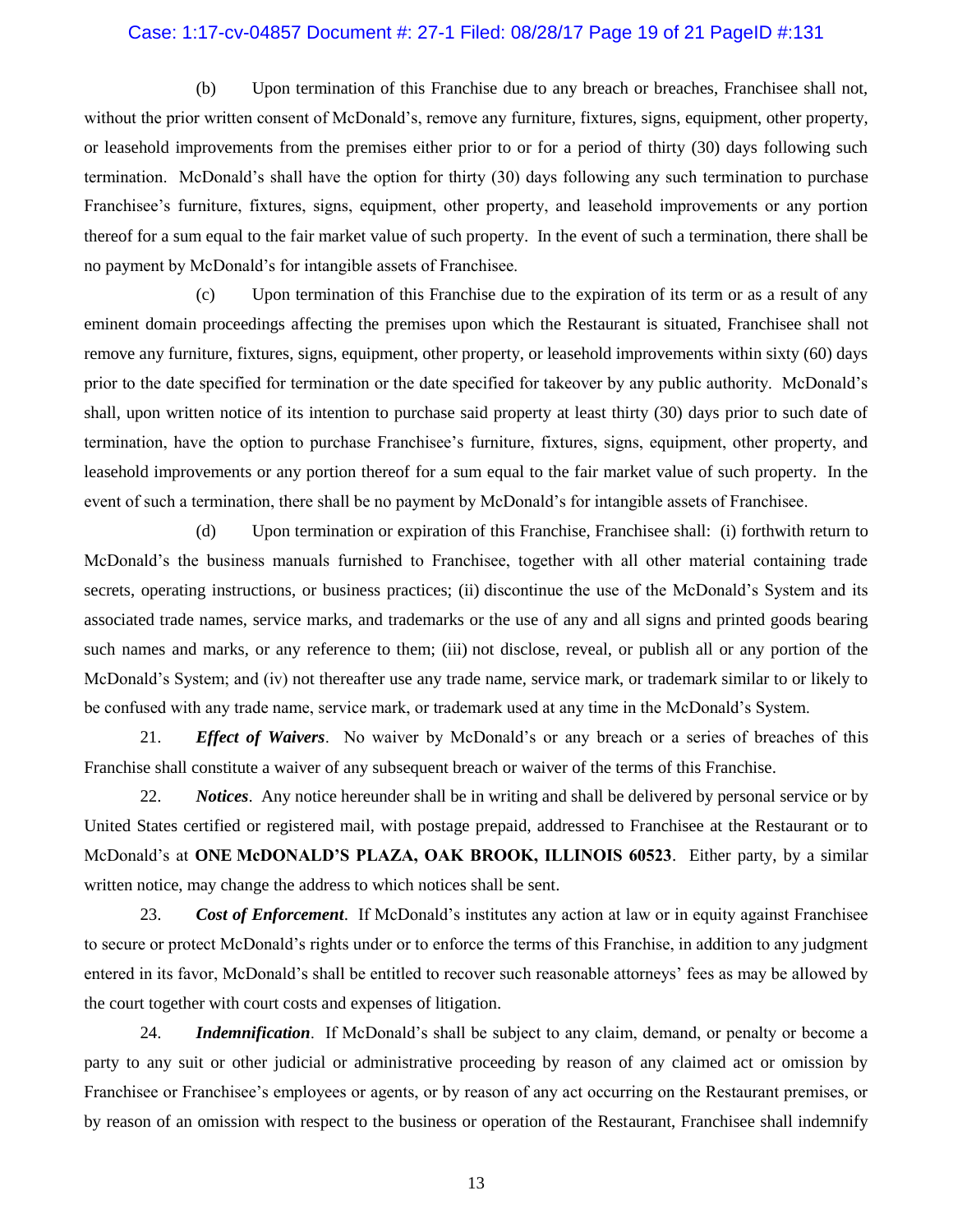#### Case: 1:17-cv-04857 Document #: 27-1 Filed: 08/28/17 Page 20 of 21 PageID #:132

and hold McDonald's harmless against all judgments, settlements, penalties, and expenses, including attorneys' fees, court costs, and other expenses of litigation or administrative proceeding, incurred by or imposed on McDonald's in connection with the investigation or defense relating to such claim, litigation, or administrative proceeding and, at the election of McDonald's, Franchisee shall also defend McDonald's.

25. *Construction and Severability*. All references in this Franchise to the singular shall include the plural where applicable. If any part of this Franchise for any reason shall be declared invalid, such decision shall not affect the validity of any remaining portion, which shall remain in full force and effect. In the event that any material provision of this Franchise shall be stricken or declared invalid, McDonald's reserves the right to terminate this Franchise.

26. *Scope and Modification of Franchise*. This Franchise (including Exhibit A and any riders hereto) constitutes the entire agreement between the parties and supersedes all prior and contemporaneous, oral or written, agreements or understandings of the parties. Nothing in this Franchise or in any related agreement, however, is intended to disclaim the representations made in the Franchise Disclosure Document furnished to Franchisee. No interpretation, change, termination, or waiver of any of the provisions hereof shall be binding upon McDonald's unless in writing signed by an officer or franchising director of McDonald's, and which is specifically identified as an amendment hereto. No modification, waiver, termination, rescission, discharge, or cancellation of this Franchise shall affect the right of any party hereto to enforce any claim or right hereunder, whether or not liquidated, which occurred prior to the date of such modification, waiver, termination, rescission, discharge, or cancellation.

27. *Governing Laws*. The terms and provisions of this Franchise shall be interpreted in accordance with and governed by the laws of the state of Illinois.

28. *Acknowledgment*. Franchisee acknowledges that:

(a) The term of this Franchise is set forth in paragraph 2(b) hereof with no promise or representation as to the renewal of this Franchise or the grant of a new franchise;

(b) Franchisee hereby represents that Franchisee has received a copy of this Franchise, has read and understands all obligations being undertaken, and has had an opportunity to consult with Franchisee's attorney with respect thereto at least seven (7) calendar days prior to execution;

(c) No representation has been made by McDonald's as to the future profitability of the Restaurant;

(d) Prior to the execution of this Franchise, Franchisee has worked at a McDonald's restaurant and has had ample opportunity to contact existing franchisees of McDonald's and to investigate all representations made by McDonald's relating to the McDonald's System;

(e) This Franchise establishes the Restaurant at the location specified on page 1 hereof only and that no "exclusive," "protected," or other territorial rights in the contiguous market area of such Restaurant is hereby granted or inferred;